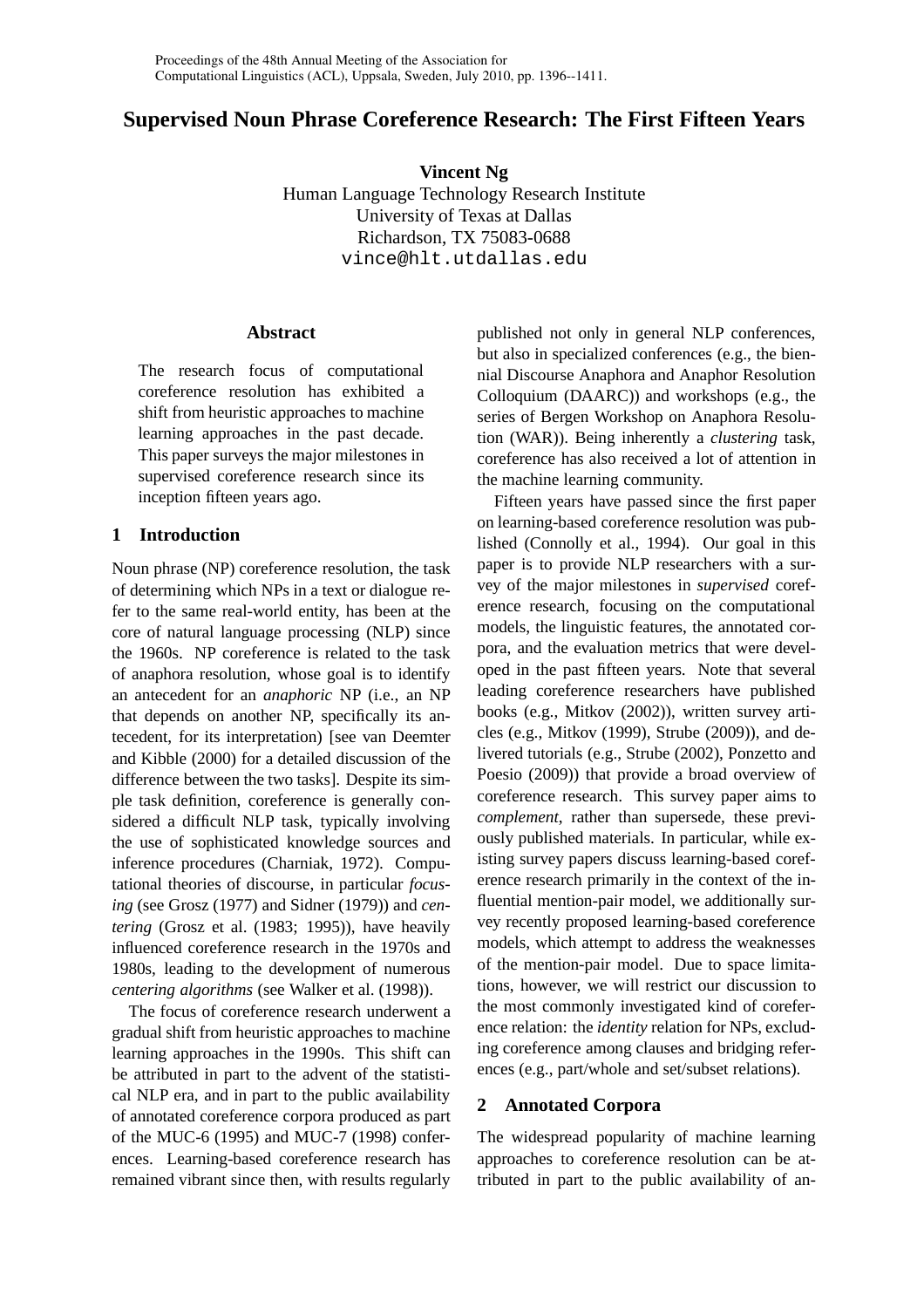notated coreference corpora. The MUC-6 and MUC-7 corpora, though relatively small (60 documents each) and homogeneous w.r.t. document type (newswire articles only), have been extensively used for training and evaluating coreference models. Equally popular are the corpora produced by the Automatic Content Extraction  $(ACE<sup>1</sup>)$  evaluations in the past decade: while the earlier ACE corpora (e.g., ACE-2) consist of solely English newswire and broadcast news articles, the later ones (e.g., ACE 2005) have also included Chinese and Arabic documents taken from additional sources such as broadcast conversations, webblog, usenet, and conversational telephone speech.

Coreference annotations are also publicly available in treebanks. These include (1) the English Penn Treebank (Marcus et al., 1993), which is labeled with coreference links as part of the Onto-Notes project (Hovy et al.,  $2006$ ); (2) the Tübingen Treebank (Telljohann et al., 2004), which is a collection of German news articles consisting of 27,125 sentences; (3) the Prague Dependency Treebank (Hajič et al., 2006), which consists of 3168 news articles taken from the Czech National Corpus; (4) the NAIST Text Corpus (Iida et al., 2007b), which consists of 287 Japanese news articles; (5) the AnCora Corpus (Recasens and Martí, 2009), which consists of Spanish and Catalan journalist texts; and (6) the GENIA corpus (Ohta et al., 2002), which contains 2000 MEDLINE abstracts.

Other publicly available coreference corpora of interest include two annotated by Ruslan Mitkov's research group: (1) a 55,000-word corpus in the domain of security/terrorism (Hasler et al., 2006); and (2) training data released as part of the 2007 Anaphora Resolution Exercise (Orăsan et al., 2008), a coreference resolution shared task. There are also two that consist of spoken dialogues: the TRAINS93 corpus (Heeman and Allen, 1995) and the Switchboard data set (Calhoun et al., in press).

Additional coreference data will be available in the near future. For instance, the SemEval-2010 shared task on Coreference Resolution in Multiple Languages (Recasens et al., 2009) has promised to release coreference data in six languages. In addition, Massimo Poesio and his colleagues are leading an annotation project that aims to collect large amounts of coreference data for English via a Web Collaboration game called Phrase Detectives $2$ .

## **3 Learning-Based Coreference Models**

In this section, we examine three important classes of coreference models that were developed in the past fifteen years, namely, the mention-pair model, the entity-mention model, and ranking models.

## **3.1 Mention-Pair Model**

The mention-pair model is a classifier that determines whether two NPs are coreferent. It was first proposed by Aone and Bennett (1995) and McCarthy and Lehnert (1995), and is one of the most influential learning-based coreference models. Despite its popularity, this binary classification approach to coreference is somewhat undesirable: the transitivity property inherent in the coreference relation cannot be enforced, as it is possible for the model to determine that A and B are coreferent, B and C are coreferent, but A and C are not coreferent. Hence, a separate clustering mechanism is needed to coordinate the pairwise classification decisions made by the model and construct a coreference partition.

Another issue that surrounds the acquisition of the mention-pair model concerns the way training instances are created. Specifically, to determine whether a pair of NPs is coreferent or not, the mention-pair model needs to be trained on a data set where each instance represents two NPs and possesses a class value that indicates whether the two NPs are coreferent. Hence, a natural way to assemble a training set is to create one instance from each pair of NPs appearing in a training document. However, this instance creation method is rarely employed: as most NP pairs in a text are not coreferent, this method yields a training set with a skewed class distribution, where the negative instances significantly outnumber the positives.

As a result, in practical implementations of the mention-pair model, one needs to specify not only the *learning algorithm* for training the model and the *linguistic features* for representing an instance, but also the *training instance creation method* for reducing class skewness and the *clustering algorithm* for constructing a coreference partition.

## **3.1.1 Creating Training Instances**

As noted above, the primary purpose of training instance creation is to reduce class skewness. Many heuristic instance creation methods have been proposed, among which Soon et al.'s (1999; 2001) is arguably the most popular choice. Given

<sup>1</sup> http://www.itl.nist.gov/iad/mig/tests/ace/

<sup>2</sup> http://www.phrasedetectives.org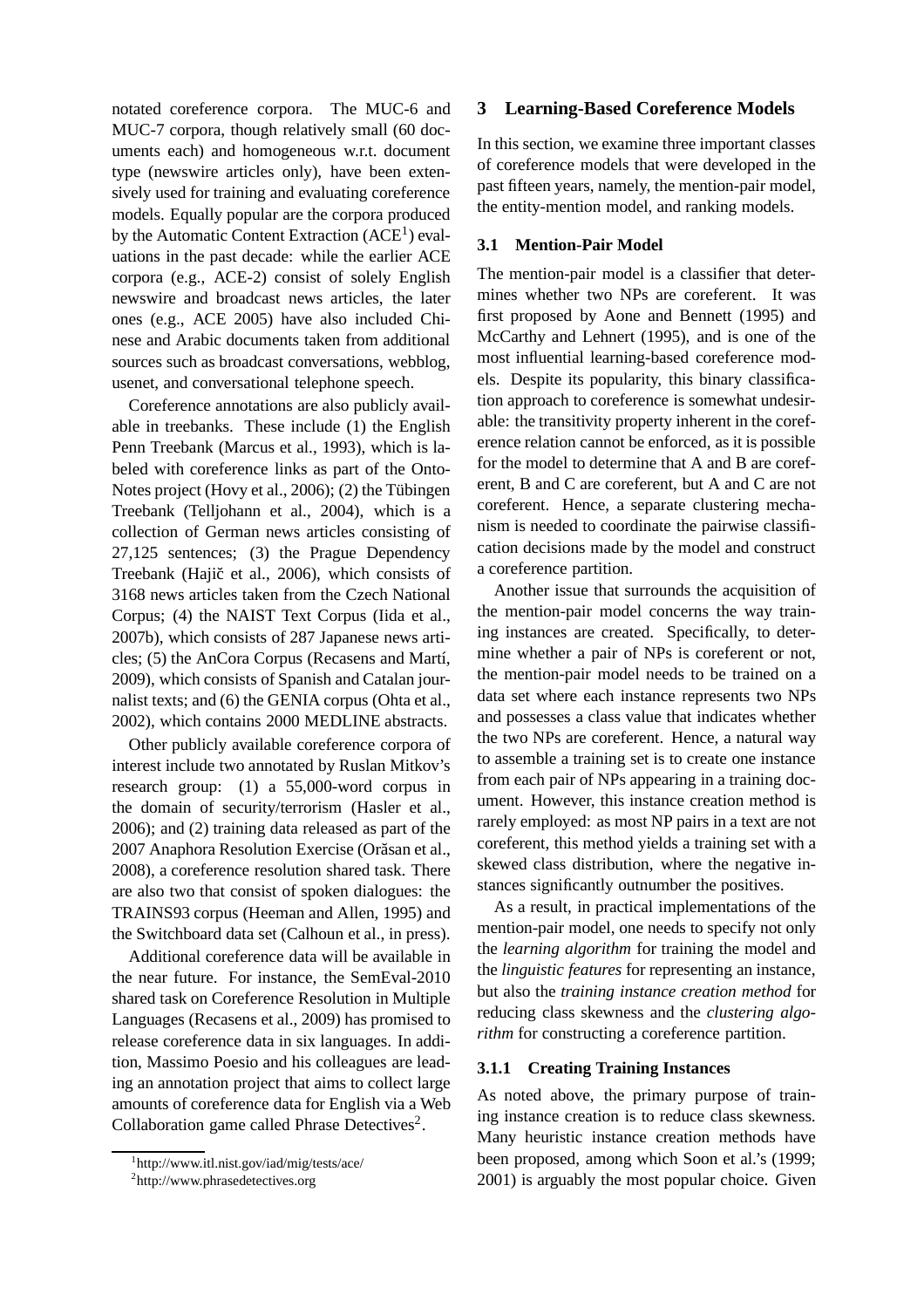an anaphoric noun phrase<sup>3</sup>, NP<sub>k</sub>, Soon et al.'s method creates a *positive instance* between NP<sup>k</sup> and its closest preceding antecedent,  $NP_i$ , and a *negative instance* by pairing  $NP_k$  with each of the intervening NPs,  $NP_{i+1}$ , ...,  $NP_{k-1}$ .

With an eye towards improving the precision of a coreference resolver, Ng and Cardie (2002c) propose an instance creation method that involves a single modification to Soon et al.'s method: if  $NP_k$ is non-pronominal, a positive instance should be formed between NP<sup>k</sup> and its closest preceding *nonpronominal* antecedent instead. This modification is motivated by the observation that it is not easy for a human, let alone a machine learner, to learn from a positive instance where the antecedent of a non-pronominal NP is a pronoun.

To further reduce class skewness, some researchers employ a filtering mechanism on top of an instance creation method, thereby disallowing the creation of training instances from NP pairs that are unlikely to be coreferent, such as NP pairs that violate gender and number agreement (e.g., Strube et al. (2002), Yang et al. (2003)).

While many instance creation methods are heuristic in nature (see Uryupina (2004) and Hoste and Daelemans (2005)), some are learning-based. For example, motivated by the fact that some coreference relations are harder to identify than the others (see Harabagiu et al. (2001)), Ng and Cardie (2002a) present a method for mining easy positive instances, in an attempt to avoid the inclusion of hard training instances that may complicate the acquisition of an accurate coreference model.

#### **3.1.2 Training a Coreference Classifier**

Once a training set is created, we can train a coreference model using an off-the-shelf learning algorithm. Decision tree induction systems (e.g., C5 (Quinlan, 1993)) are the first and one of the most widely used learning algorithms by coreference researchers, although rule learners (e.g., RIPPER (Cohen, 1995)) and memory-based learners (e.g., TiMBL (Daelemans and Van den Bosch, 2005)) are also popular choices, especially in early applications of machine learning to coreference resolution. In recent years, statistical learners such as maximum entropy models (Berger et al., 1996), voted perceptrons (Freund and Schapire, 1999), and support vector machines (Joachims, 1999) have been increasingly used, in part due to their ability to provide a confidence value (e.g., in the form of a probability) associated with a classification, and in part due to the fact that they can be easily adapted to train recently proposed rankingbased coreference models (see Section 3.3).

#### **3.1.3 Generating an NP Partition**

After training, we can apply the resulting model to a test text, using a clustering algorithm to coordinate the pairwise classification decisions and impose an NP partition. Below we describe some commonly used coreference clustering algorithms.

Despite their simplicity, *closest-first clustering* (Soon et al., 2001) and *best-first clustering* (Ng and Cardie, 2002c) are arguably the most widely used coreference clustering algorithms. The closest-first clustering algorithm selects as the antecedent for an NP,  $NP_k$ , the closest preceding noun phrase that is classified as coreferent with it.<sup>4</sup> However, if no such preceding noun phrase exists, no antecedent is selected for NPk. The *best-first* clustering algorithm aims to improve the precision of closest-first clustering, specifically by selecting as the antecedent of NP<sup>k</sup> the *most probable* preceding NP that is classified as coreferent with it.

One criticism of the closest-first and best-first clustering algorithms is that they are too greedy. In particular, clusters are formed based on a small subset of the pairwise decisions made by the model. Moreover, positive pairwise decisions are unjustifiably favored over their negative counterparts. For example, three NPs are likely to end up in the same cluster in the resulting partition even if there is strong evidence that A and C are not coreferent, as long as the other two pairs (i.e., (A,B) and (B,C)) are classified as positive.

Several algorithms that address one or both of these problems have been used for coreference clustering. *Correlation clustering* (Bansal et al., 2002), which produces a partition that respects as many pairwise decisions as possible, is used by McCallum and Wellner (2004), Zelenko et al. (2004), and Finley and Joachims (2005). *Graph partitioning algorithms* are applied on a weighted, undirected graph where a vertex corresponds to an NP and an edge is weighted by the pairwise coreference scores between two NPs (e.g., Mc-Callum and Wellner (2004), Nicolae and Nico-

<sup>3</sup> In this paper, we use the term *anaphoric* to describe any NP that is part of a coreference chain but is not the head of the chain. Hence, proper names can be anaphoric under this overloaded definition, but linguistically, they are not.

<sup>&</sup>lt;sup>4</sup>If a probabilistic model is used, we can define a threshold above which a pair of NPs is considered coreferent.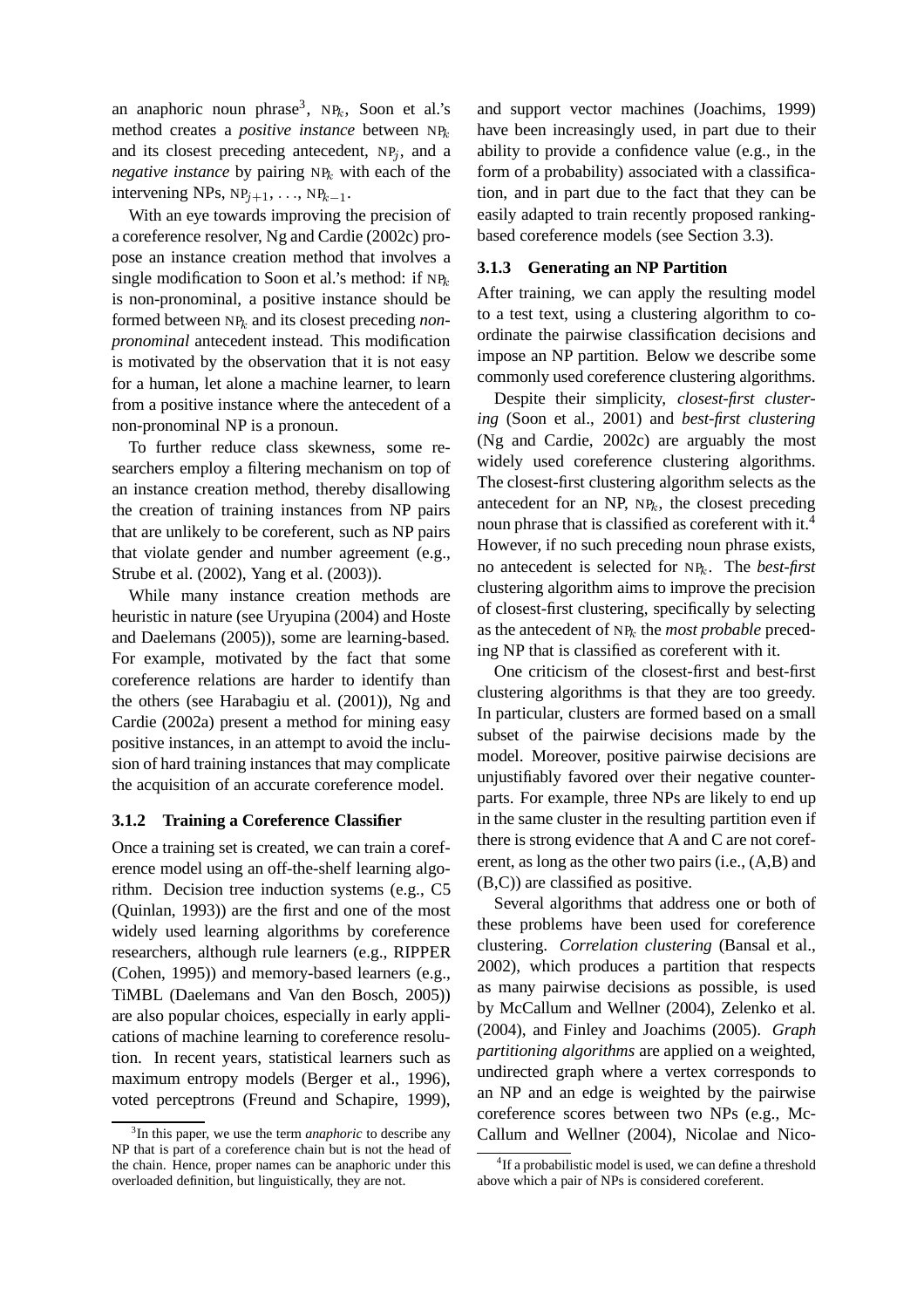lae (2006)). The *Dempster-Shafer rule* (Dempster, 1968), which combines the positive and negative pairwise decisions to score a partition, is used by Kehler (1997) and Bean and Riloff (2004) to identify the most probable NP partition.

Some clustering algorithms bear a closer resemblance to the way a human creates coreference clusters. In these algorithms, not only are the NPs in a text processed in a left-to-right manner, the later coreference decisions are dependent on the earlier ones (Cardie and Wagstaff, 1999; Klenner and Ailloud,  $2008$ .<sup>5</sup> For example, to resolve an  $NP$ ,  $NP$ <sub>k</sub>, Cardie and Wagstaff's algorithm considers each preceding NP,  $NP<sub>j</sub>$ , as a candidate antecedent in a right-to-left order. If  $NP_k$  and  $NP_j$ are likely to be coreferent, the algorithm imposes an additional check that  $NP_k$  does not violate any constraint on coreference (e.g., gender agreement) with any NP in the cluster containing  $NP_i$  before positing that the two NPs are coreferent.

Luo et al.'s (2004) Bell-tree-based algorithm is another clustering algorithm where the later coreference decisions are dependent on the earlier ones. A Bell tree provides an elegant way of organizing the space of NP partitions. Informally, a node in the ith level of a Bell tree corresponds to an ithorder *partial* partition (i.e., a partition of the first  $i$  NPs of the given document), and the  $i$ th level of the tree contains *all* possible ith-order partial partitions. Hence, a leaf node contains a *complete* partition of the NPs, and the goal is to search for the leaf node that contains the most probable partition. The search starts at the root, and a partitioning of the NPs is incrementally constructed as we move down the tree. Specifically, based on the coreference decisions it has made in the first  $i-1$  levels of the tree, the algorithm determines at the ith level whether the ith NP should start a new cluster, or to which preceding *cluster* it should be assigned.

While many coreference clustering algorithms have been developed, there have only been a few attempts to compare their effectiveness. For example, Ng and Cardie (2002c) report that bestfirst clustering is better than closest-first clustering. Nicolae and Nicolae (2006) show that bestfirst clustering performs similarly to Bell-treebased clustering, but neither of these algorithms

performs as well as their proposed minimum-cutbased graph partitioning algorithm.

#### **3.1.4 Determining NP Anaphoricity**

While coreference clustering algorithms attempt to resolve *each* NP encountered in a document, only a subset of the NPs are *anaphoric* and therefore need to be resolved. Hence, knowledge of the anaphoricity of an NP can potentially improve the precision of a coreference resolver.

Traditionally, the task of anaphoricity determination has been tackled independently of coreference resolution using a variety of techniques. For example, pleonastic *it* has been identified using heuristic approaches (e.g., Paice and Husk (1987), Lappin and Leass (1994), Kennedy and Boguraev (1996)), supervised approaches (e.g., Evans (2001), Müller (2006), Versley et al. (2008a)), and distributional methods (e.g., Bergsma et al. (2008)); and non-anaphoric definite descriptions have been identified using rule-based techniques (e.g., Vieira and Poesio (2000)) and unsupervised techniques (e.g., Bean and Riloff (1999)).

Recently, anaphoricity determination has been evaluated in the context of coreference resolution, with results showing that training an anaphoricity classifier to identify and filter non-anaphoric NPs prior to coreference resolution can improve a learning-based resolver (e.g., Ng and Cardie (2002b), Uryupina (2003), Poesio et al. (2004b)). Compared to earlier work on anaphoricity determination, recently proposed approaches are more "global" in nature, taking into account the pairwise decisions made by the mention-pair model when making anaphoricity decisions. Examples of such approaches have exploited techniques including integer linear programming (ILP) (Denis and Baldridge, 2007a), label propagation (Zhou and Kong, 2009), and minimum cuts (Ng, 2009).

#### **3.1.5 Combining Classification & Clustering**

From a learning perspective, a two-step approach to coreference — classification and clustering is undesirable. Since the classification model is trained independently of the clustering algorithm, improvements in classification accuracy do not guarantee corresponding improvements in clustering-level accuracy. That is, overall performance on the coreference task might not improve.

To address this problem, McCallum and Wellner (2004) and Finley and Joachims (2005) eliminate the classification step entirely, treating coref-

<sup>&</sup>lt;sup>5</sup>When applying closest-first and best-first clustering, Soon et al. (2001) and Ng and Cardie (2002c) also process the NPs in a sequential manner, but since the later decisions are not dependent on the earlier ones, the order in which the NPs are processed does not affect their clustering results.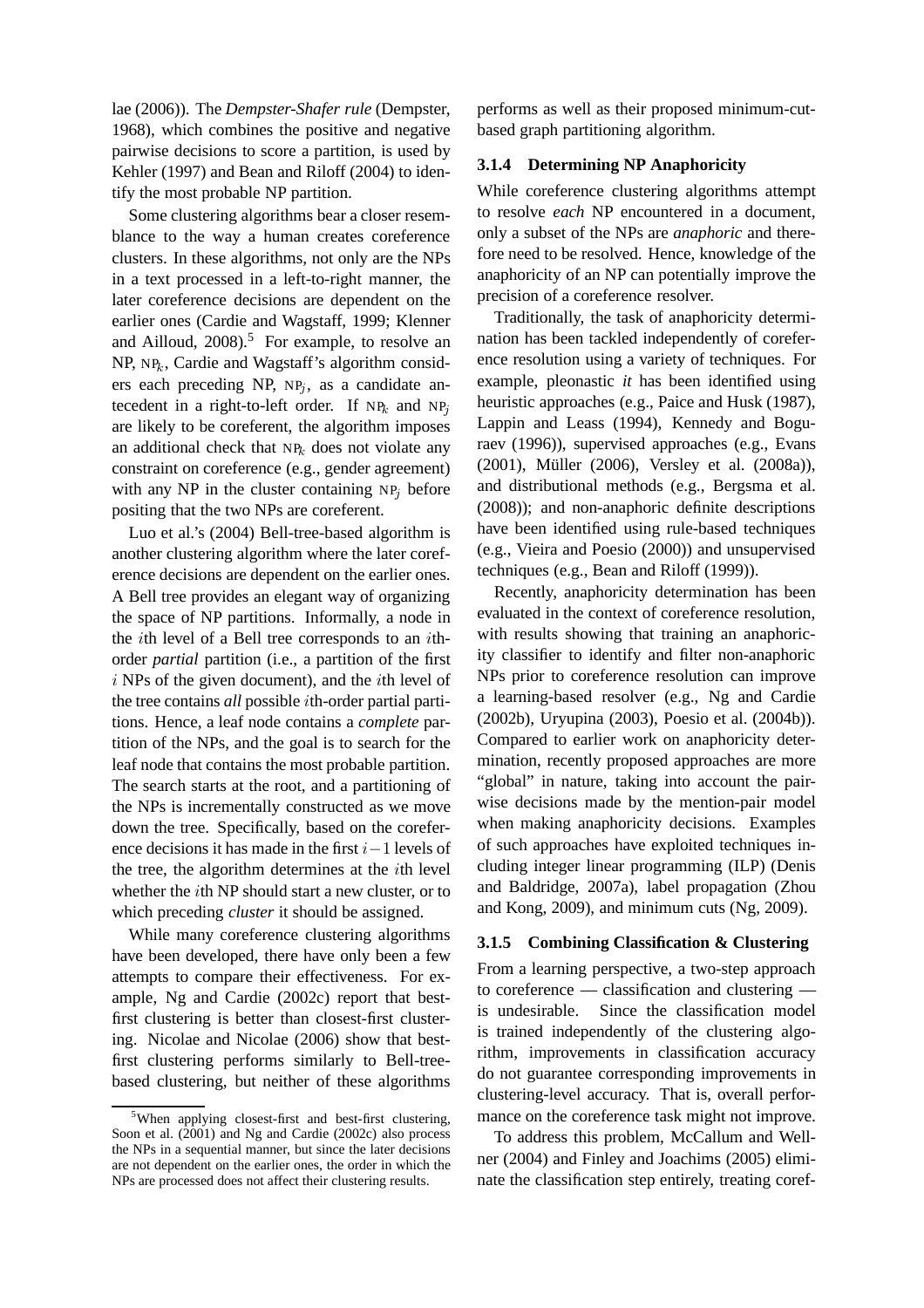erence as a *supervised clustering* task where a similarity metric is learned to directly maximize clustering accuracy. Klenner (2007) and Finkel and Manning (2008) use ILP to ensure that the pairwise classification decisions satisfy transitivity.<sup>6</sup>

#### **3.1.6 Weaknesses of the Mention-Pair Model**

While many of the aforementioned algorithms for clustering and anaphoricity determination have been shown to improve coreference performance, the underlying model with which they are used in combination — the mention-pair model — remains fundamentally weak. The model has two commonly-cited weaknesses. First, since each candidate antecedent for an anaphoric NP to be resolved is considered independently of the others, the model only determines how good a candidate antecedent is relative to the anaphoric NP, but not how good a candidate antecedent is relative to other candidates. In other words, it fails to answer the question of which candidate antecedent is most probable. Second, it has limitations in its expressiveness: the information extracted from the two NPs alone may not be sufficient for making an informed coreference decision, especially if the candidate antecedent is a pronoun (which is semantically empty) or a mention that lacks descriptive information such as gender (e.g., "Clinton"). Below we discuss how these weaknesses are addressed by the entity-mention model and ranking models.

#### **3.2 Entity-Mention Model**

The entity-mention model addresses the expressiveness problem with the mention-pair model. To motivate the entity-mention model, consider an example taken from McCallum and Wellner (2003), where a document consists of three NPs: "Mr. Clinton," "Clinton," and "she." The mentionpair model may determine that "Mr. Clinton" and "Clinton" are coreferent using string-matching features, and that "Clinton" and "she" are coreferent based on proximity and lack of evidence for gender and number disagreement. However, these two pairwise decisions together with transitivity imply that "Mr. Clinton" and "she" will end up in the same cluster, which is incorrect due to gender mismatch. This kind of error arises in part because the later coreference decisions are not dependent on the earlier ones. In particular, had the model taken into consideration that "Mr. Clinton"

and "Clinton" were in the same cluster, it probably would not have posited that "she" and "Clinton" are coreferent. The aforementioned Cardie and Wagstaff algorithm attempts to address this problem in a *heuristic* manner. It would be desirable to *learn* a model that can classify whether an NP to be resolved is coreferent with a preceding, possibly partially-formed, cluster. This model is commonly known as the entity-mention model.

Since the entity-mention model aims to classify whether an NP is coreferent with a preceding cluster, each of its training instances (1) corresponds to an NP, NP<sub>k</sub>, and a preceding cluster,  $C_i$ , and (2) is labeled with either POSITIVE or NEGATIVE, depending on whether  $NP_k$  should be assigned to  $C_i$ . Consequently, we can represent each instance by a set of *cluster-level* features (i.e., features that are defined over an arbitrary subset of the NPs in  $C_i$ ). A cluster-level feature can be computed from a feature employed by the mention-pair model by applying a logical predicate. For example, given the NUMBER AGREEMENT feature, which determines whether two NPs agree in number, we can apply the ALL predicate to create a cluster-level feature, which has the value YES if  $NP_k$  agrees in number with *all* of the NPs in  $C_i$  and NO otherwise. Other commonly-used logical predicates for creating cluster-level features include relaxed versions of the ALL predicate, such as MOST, which is true if  $NP_k$  agrees in number with more than half of the NPs in  $C_j$ , and ANY, which is true as long as  $NP_k$  agrees in number with just one of the NPs in  $C_i$ . The ability of the entity-mention model to employ cluster-level features makes it more expressive than its mention-pair counterpart.

Despite its improved expressiveness, the entitymention model has not yielded particularly encouraging results. For example, Luo et al. (2004) apply the ANY predicate to generate cluster-level features for their entity-mention model, which does not perform as well as the mention-pair model. Yang et al. (2004b; 2008a) also investigate the entity-mention model, which produces results that are only marginally better than those of the mention-pair model. However, it appears that they are not fully exploiting the expressiveness of the entity-mention model, as cluster-level features only comprise a small fraction of their features.

Variants of the entity-mention model have been investigated. For example, Culotta et al. (2007) present a first-order logic model that determines

 ${}^{6}$ Recently, however, Klenner and Ailloud (2009) have become less optimistic about ILP approaches to coreference.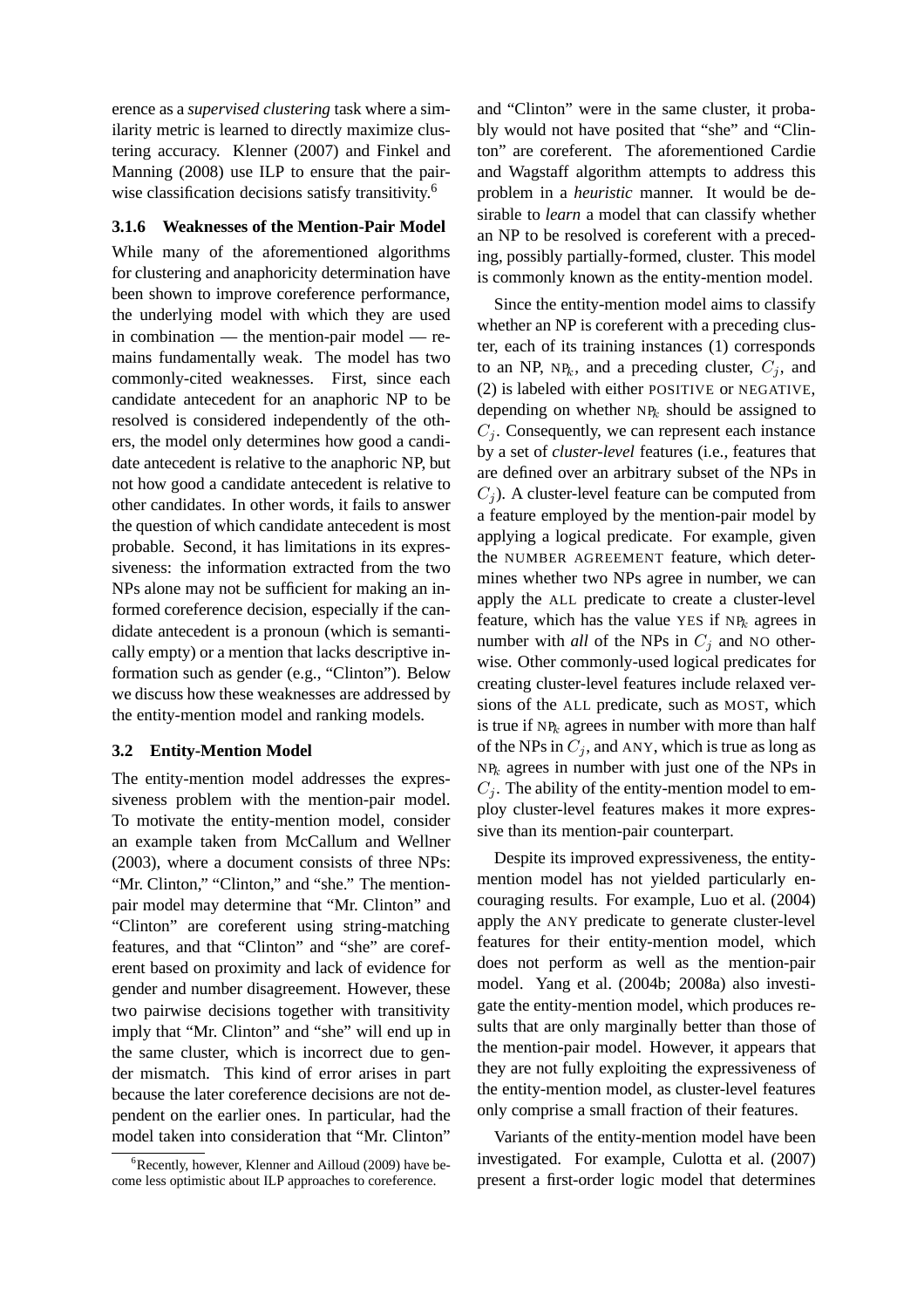the probability that an arbitrary set of NPs are all co-referring. Their model resembles the entitymention model in that it enables the use of clusterlevel features. Daumé III and Marcu (2005) propose an online learning model for constructing coreference chains in an incremental fashion, allowing later coreference decisions to be made by exploiting cluster-level features that are computed over the coreference chains created thus far.

### **3.3 Ranking Models**

While the entity-mention model addresses the expressiveness problem with the mention-pair model, it does not address the other problem: failure to identify the most probable candidate antecedent. Ranking models, on the other hand, allow us to determine which candidate antecedent is most probable given an NP to be resolved. Ranking is arguably a more natural reformulation of coreference resolution than classification, as a ranker allows all candidate antecedents to be considered *simultaneously* and therefore directly captures the competition among them. Another desirable consequence is that there exists a natural resolution strategy for a ranking approach: an anaphoric NP is resolved to the candidate antecedent that has the highest rank. This contrasts with classification-based approaches, where many clustering algorithms have been employed to coordinate the pairwise classification decisions, and it is still not clear which of them is the best.

The notion of ranking candidate antecedents can be traced back to centering algorithms, many of which use grammatical roles to rank forwardlooking centers (see Walker et al. (1998)). Ranking is first applied to learning-based coreference resolution by Connolly et al. (1994; 1997), where a model is trained to rank two candidate antecedents. Each training instance corresponds to the NP to be resolved,  $NP_k$ , as well as two candidate antecedents,  $NP_i$  and  $NP_j$ , one of which is an antecedent of  $NP_k$  and the other is not. Its class value indicates which of the two candidates is better. This model is referred to as the *tournament* model by Iida et al. (2003) and the *twin-candidate* model by Yang et al. (2003; 2008b). To resolve an NP during testing, one way is to apply the model to each pair of its candidate antecedents, and the candidate that is classified as better the largest number of times is selected as its antecedent.

Advances in machine learning have made it pos-

sible to train a *mention ranker* that ranks *all* of the candidate antecedents simultaneously. While mention rankers have consistently outperformed the mention-pair model (Versley, 2006; Denis and Baldridge, 2007b), they are not more expressive than the mention-pair model, as they are unable to exploit cluster-level features, unlike the entitymention model. To enable rankers to employ cluster-level features, Rahman and Ng (2009) propose the cluster-ranking model, which ranks preceding *clusters*, rather than candidate antecedents, for an NP to be resolved. Cluster rankers therefore address both weaknesses of the mention-pair model, and have been shown to improve mention rankers. Cluster rankers are conceptually similar to Lappin and Leass's (1994) heuristic pronoun resolver, which resolves an anaphoric pronoun to the most salient preceding cluster.

An important issue with ranking models that we have eluded so far concerns the identification of non-anaphoric NPs. As a ranker simply imposes a ranking on candidate antecedents or preceding clusters, it cannot determine whether an NP is anaphoric (and hence should be resolved). To address this problem, Denis and Baldridge (2008) apply an independently trained anaphoricity classifier to identify non-anaphoric NPs prior to ranking, and Rahman and Ng (2009) propose a model that jointly learns coreference and anaphoricity.

## **4 Knowledge Sources**

Another thread of supervised coreference research concerns the development of linguistic features. Below we give an overview of these features.

**String-matching features** can be computed robustly and typically contribute a lot to the performance of a coreference system. Besides simple string-matching operations such as exact string match, substring match, and head noun match for different kinds of NPs (see Daumé III and Marcu (2005)), slightly more sophisticated stringmatching facilities have been attempted, including minimum edit distance (Strube et al., 2002) and longest common subsequence (Castaño et al., 2002). Yang et al. (2004a) treat the two NPs involved as two bags of words, and compute their similarity using metrics commonly-used in information retrieval, such as the dot product, with each word weighted by their TF-IDF value.

**Syntactic features** are computed based on a syntactic parse tree. Ge et al. (1998) implement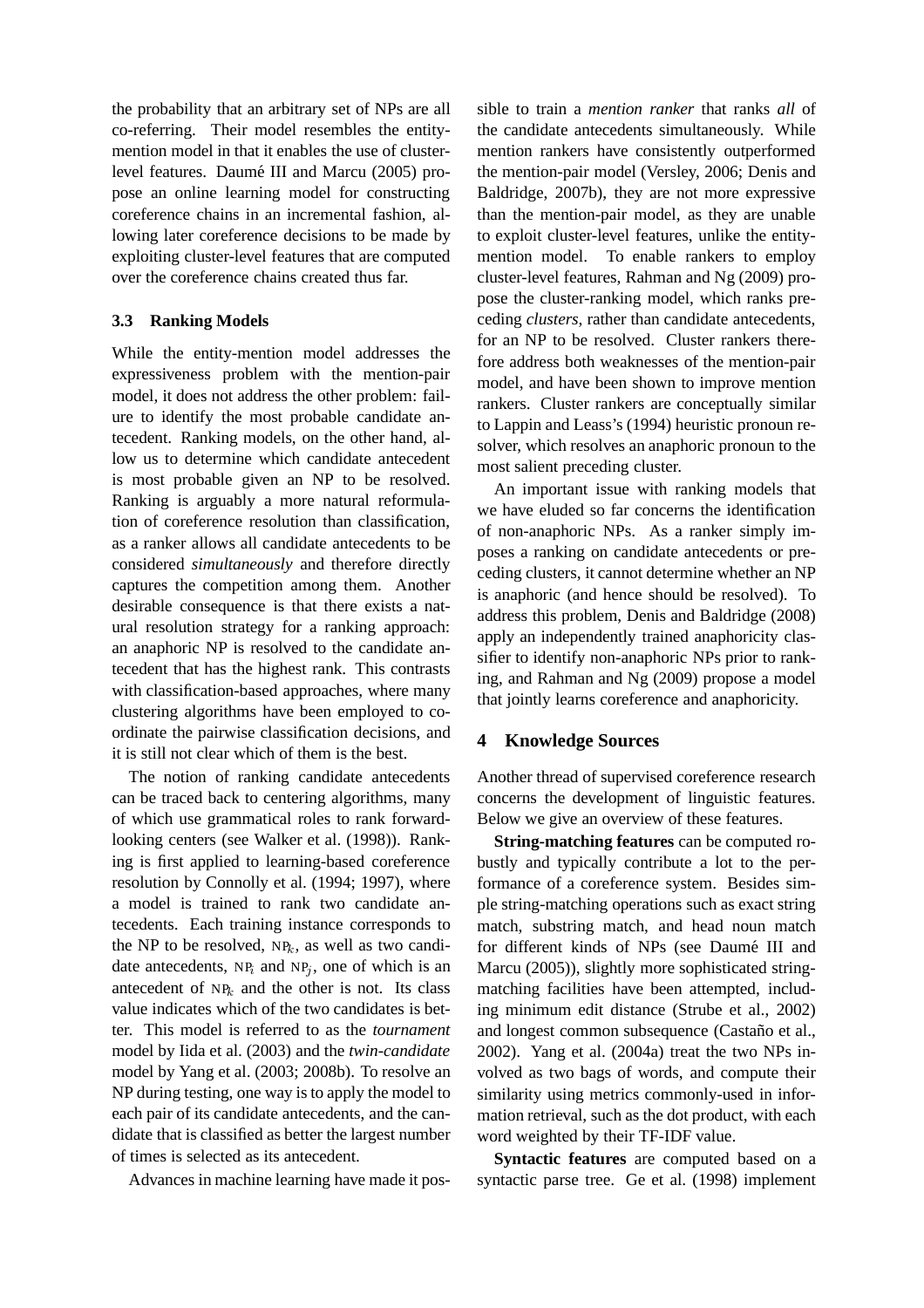a *Hobbs distance* feature, which encodes the rank assigned to a candidate antecedent for a pronoun by Hobbs's (1978) seminal syntax-based pronoun resolution algorithm. Luo and Zitouni (2005) extract features from a parse tree for implementing Binding Constraints (Chomsky, 1988). Given an automatically parsed corpus, Bergsma and Lin (2006) extract from each parse tree a dependency path, which is represented as a sequence of nodes and dependency labels connecting a pronoun and a candidate antecedent, and collect statistical information from these paths to determine the likelihood that a pronoun and a candidate antecedent connected by a given path are coreferent. Rather than deriving features from parse trees, Iida et al. (2006) and Yang et al. (2006) employ these trees directly as *structured* features for pronoun resolution. Specifically, Yang et al. define tree kernels for efficiently computing the similarity between two parse trees, and Iida et al. use a boosting-based algorithm to compute the usefulness of a subtree.

**Grammatical features** encode the grammatical properties of one or both NPs involved in an instance. For example, Ng and Cardie's (2002c) resolver employs 34 grammatical features. Some features determine NP type (e.g., are both NPs definite or pronouns?). Some determine the grammatical role of one or both of the NPs. Some encode traditional linguistic (hard) constraints on coreference. For example, coreferent NPs have to agree in number and gender and cannot span one another (e.g., "Google" and "Google employees"). There are also features that encode general linguistic preferences either for or against coreference. For example, an indefinite NP (that is not in apposition to an anaphoric NP) is not likely to be coreferent with any NP that precedes it.

There has been an increasing amount of work on investigating **semantic features** for coreference resolution. One of the earliest kinds of semantic knowledge employed for coreference resolution is perhaps selectional preference (Dagan and Itai, 1990; Kehler et al., 2004b; Yang et al., 2005; Haghighi and Klein, 2009): given a pronoun to be resolved, its governing verb, and its grammatical role, we prefer a candidate antecedent that can be governed by the same verb and be in the same role. Semantic knowledge has also been extracted from WordNet and unannotated corpora for computing the semantic compatibility/similarity between two common nouns (Harabagiu et al., 2001; Versley,

2007) as well as the semantic class of a noun (Ng, 2007a; Huang et al., 2009). One difficulty with deriving knowledge from WordNet is that one has to determine which sense of a given word to use. Some researchers simply use the first sense (Soon et al., 2001) or all possible senses (Ponzetto and Strube, 2006a), while others overcome this problem with word sense disambiguation (Nicolae and Nicolae, 2006). Knowledge has also been mined from Wikipedia for measuring the semantic relatedness of two NPs,  $NP_i$  and  $NP_k$  (Ponzetto and Strube (2006a; 2007)), such as: whether  $NP_{i/k}$  appears in the first paragraph of the Wiki page that has  $NP<sub>k/i</sub>$  as the title or in the list of categories to which this page belongs, and the degree of overlap between the two pages that have the two NPs as their titles (see Poesio et al. (2007) for other uses of encyclopedic knowledge for coreference resolution). Contextual roles (Bean and Riloff, 2004), semantic relations (Ji et al., 2005), semantic roles (Ponzetto and Strube, 2006b; Kong et al., 2009), and animacy (Orăsan and Evans, 2007) have also been exploited to improve coreference resolution.

Lexico-syntactic *patterns* have been used to capture the semantic relatedness between two NPs and hence the likelihood that they are coreferent. For instance, given the pattern *X is a Y* (which is highly indicative that *X* and *Y* are coreferent), we can instantiate it with a pair of NPs and search for the instantiated pattern in a large corpus or the Web (Daumé III and Marcu, 2005; Haghighi and Klein, 2009). The more frequently the pattern occurs, the more likely they are coreferent. This technique has been applied to resolve different kinds of anaphoric references, including *other*-anaphora (Modjeska et al., 2003; Markert and Nissim, 2005) and bridging references (Poesio et al., 2004a). While these patterns are typically hand-crafted (e.g., Garera and Yarowsky (2006)), they can also be learned from an annotated corpus (Yang and Su, 2007) or bootstrapped from an unannotated corpus (Bean and Riloff, 2004).

Despite the large amount of work on discoursebased anaphora resolution in the 1970s and 1980s (see Hirst (1981)), learning-based resolvers have only exploited shallow **discourse-based features**, which primarily involve characterizing the salience of a candidate antecedent by measuring its distance from the anaphoric NP to be resolved or determining whether it is in a prominent grammatical role (e.g., subject). A notable exception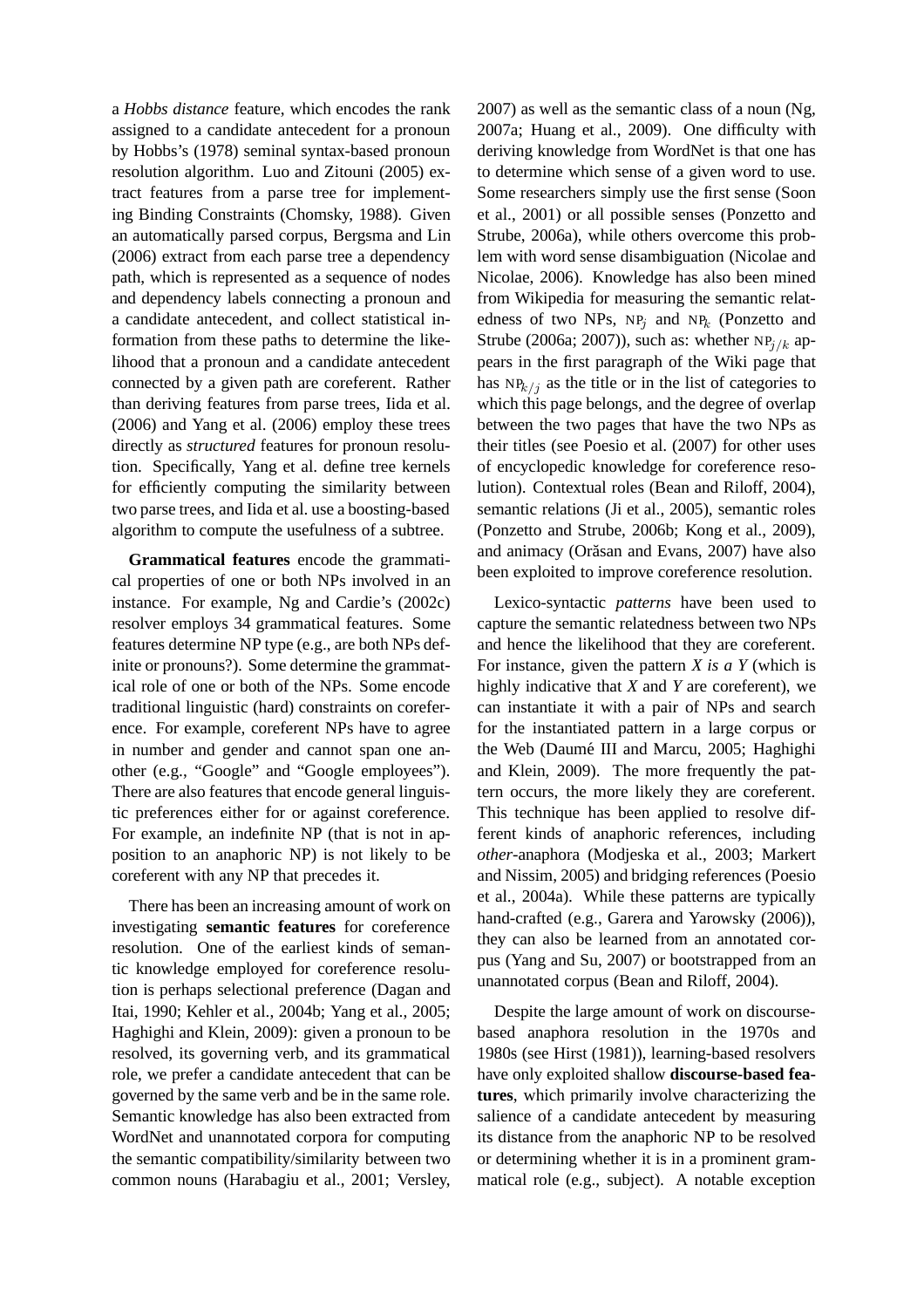is Iida et al. (2009), who train a ranker to rank the candidate antecedents for an anaphoric pronoun by their salience. It is worth noting that Tetreault (2005) has employed Grosz and Sidner's (1986) discourse theory and Veins Theory (Ide and Cristea, 2000) to identify and remove candidate antecedents that are not referentially accessible to an anaphoric pronoun in his heuristic pronoun resolvers. It would be interesting to incorporate this idea into a learning-based resolver.

There are also features that do not fall into any of the preceding categories. For example, a memorization feature is a word pair composed of the head nouns of the two NPs involved in an instance (Bengtson and Roth, 2008). Memorization features have been used as binary-valued features indicating the presence or absence of their words (Luo et al., 2004) or as probabilistic features indicating the probability that the two heads are coreferent according to the training data (Ng, 2007b). An anaphoricity feature indicates whether an NP to be resolved is anaphoric, and is typically computed using an anaphoricity classifier (Ng, 2004), hand-crafted patterns (Daumé III and Marcu, 2005), and automatically acquired patterns (Bean and Riloff, 1999). Finally, the outputs of rule-based pronoun and coreference resolvers have also been used as features for learning-based coreference resolution (Ng and Cardie, 2002c).

For an empirical evaluation of the contribution of a subset of these features to the mention-pair model, see Bengtson and Roth (2008).

## **5 Evaluation Issues**

Two important issues surround the evaluation of a coreference resolver. First, how do we obtain the set of NPs that a resolver will partition? Second, how do we score the partition it produces?

#### **5.1 Extracting Candidate Noun Phrases**

To obtain the set of NPs to be partitioned by a resolver, three methods are typically used. In the first method, the NPs are extracted automatically from a syntactic parser. The second method involves extracting the NPs directly from the gold standard. In the third method, a *mention detector* is first trained on the gold-standard NPs in the training texts, and is then applied to automatically extract *system mentions* in a test text.<sup>7</sup> Note that these three extraction methods typically produce different numbers of NPs: the NPs extracted from a parser tend to significantly outnumber the system mentions, which in turn outnumber the gold NPs. The reasons are two-fold. First, in some coreference corpora (e.g., MUC-6 and MUC-7), the NPs that are not part of any coreference chain are not annotated. Second, in corpora such as those produced by the ACE evaluations, only the NPs that belong to one of the ACE entity types (e.g., PER-SON, ORGANIZATION, LOCATION) are annotated.

Owing in large part to the difference in the number of NPs extracted by these three methods, a coreference resolver can produce substantially different results when applied to the resulting three sets of NPs, with gold NPs yielding the best results and NPs extracted from a parser yielding the worst (Nicolae and Nicolae, 2006). While researchers who evaluate their resolvers on gold NPs point out that the results can more accurately reflect the performance of their coreference algorithm, Stoyanov et al. (2009) argue that such evaluations are unrealistic, as NP extraction is an integral part of an end-to-end fully-automatic resolver.

Whichever NP extraction method is employed, it is clear that the use of gold NPs can considerably simplify the coreference task, and hence resolvers employing different extraction methods should *not* be compared against each other.

#### **5.2 Scoring a Coreference Partition**

The MUC scorer (Vilain et al., 1995) is the first program developed for scoring coreference partitions. It has two often-cited weaknesses. As a *linkbased* measure, it does not reward correctly identified singleton clusters since there is no coreference link in these clusters. Also, it tends to underpenalize partitions with overly large clusters.

To address these problems, two coreference scoring programs have been developed:  $B<sup>3</sup>$ (Bagga and Baldwin, 1998) and CEAF (Luo, 2005). Note that both scorers have only been defined for the case where the key partition has the same set of NPs as the response partition. To apply these scorers to automatically extracted NPs, different methods have been proposed (see Rahman and  $Ng(2009)$  and Stoyanov et al.  $(2009)$ ).

Since coreference is a clustering task, any general-purpose method for evaluating a response partition against a key partition (e.g., Kappa (Carletta, 1996)) can be used for coreference scor-

 $7$ An exception is Daumé III and Marcu (2005), whose model jointly learns to extract NPs and perform coreference.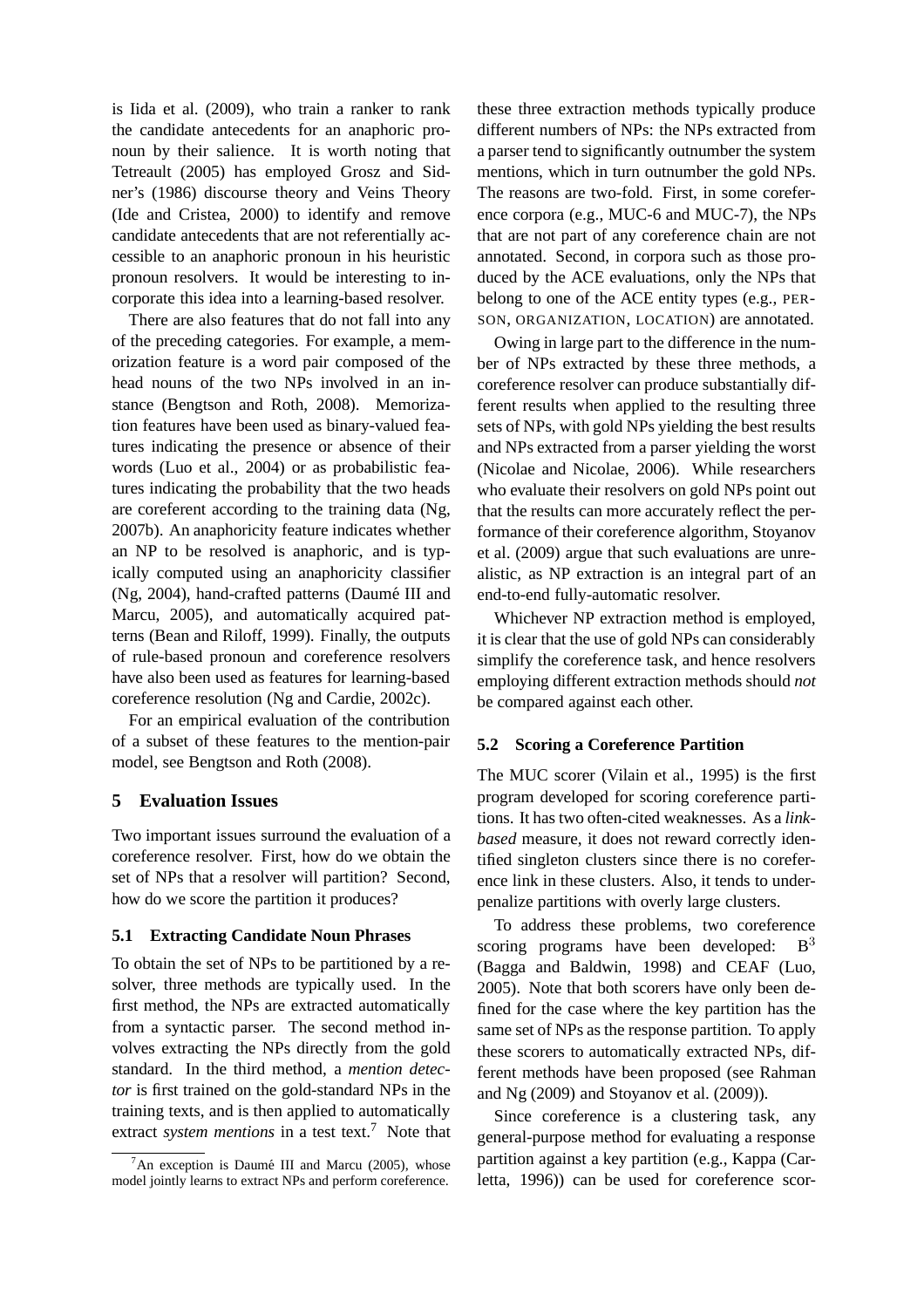ing (see Popescu-Belis et al. (2004)). In practice, these general-purpose methods are typically used to provide scores that complement those obtained via the three coreference scorers discussed above. It is worth mentioning that there is a trend towards evaluating a resolver against multiple scorers, which can indirectly help to counteract the bias inherent in a particular scorer. For further discussion on evaluation issues, see Byron (2001).

## **6 Concluding Remarks**

While we have focused our discussion on supervised approaches, coreference researchers have also attempted to reduce a resolver's reliance on annotated data by combining a small amount of labeled data and a large amount of unlabeled data using general-purpose semi-supervised learning algorithms such as co-training (Müller et al., 2002), self-training (Kehler et al., 2004a), and EM (Cherry and Bergsma, 2005; Ng, 2008). Interestingly, recent results indicate that unsupervised approaches to coreference resolution (e.g., Haghighi and Klein (2007; 2010), Poon and Domingos (2008)) rival their supervised counterparts, casting doubts on whether supervised resolvers are making effective use of the available labeled data.

Another issue that we have not focused on but which is becoming increasingly important is multilinguality. While many of the techniques discussed in this paper were originally developed for English, they have been applied to learn coreference models for other languages, such as Chinese (e.g., Converse (2006)), Japanese (e.g., Iida (2007)), Arabic (e.g., Luo and Zitouni (2005)), Dutch (e.g., Hoste (2005)), German (e.g., Wunsch (2010)), Swedish (e.g., Nilsson (2010)), and Czech (e.g., Nguy et al.  $(2009)$ ). In addition, researchers have developed approaches that are targeted at handling certain kinds of anaphora present in non-English languages, such as zero anaphora (e.g., Iida et al. (2007a), Zhao and Ng (2007)).

As Mitkov (2001) puts it, coreference resolution is a "difficult, but not intractable problem," and we have been making "slow, but steady progress" on improving machine learning approaches to the problem in the past fifteen years. To ensure further progress, researchers should compare their results against a baseline that is stronger than the commonly-used Soon et al. (2001) system, which relies on a weak model (i.e., the mention-pair model) and a small set of linguistic features. As recent systems are becoming more sophisticated, we suggest that researchers make their systems publicly available in order to facilitate performance comparisons. Publicly available coreference systems currently include JavaRAP (Qiu et al., 2004), GuiTaR (Poesio and Kabadjov, 2004), BART (Versley et al., 2008b), CoRTex (Denis and Baldridge, 2008), the Illinois Coreference Package (Bengtson and Roth, 2008), CherryPicker (Rahman and Ng, 2009), Reconcile (Stoyanov et al., 2010), and Charniak and Elsner's (2009) pronoun resolver.

We conclude with a discussion of two questions regarding supervised coreference research. First, *what is the state of the art?* This is not an easy question, as researchers have been evaluating their resolvers on different corpora using different evaluation metrics and preprocessing tools. In particular, preprocessing tools can have a large impact on the performance of a resolver (Barbu and Mitkov, 2001). Worse still, assumptions about whether gold or automatically extracted NPs are used are sometimes not explicitly stated, potentially causing results to be interpreted incorrectly. To our knowledge, however, the best results on the MUC-6 and MUC-7 data sets using automatically extracted NPs are reported by Yang et al. (2003) (71.3 MUC F-score) and Ng and Cardie (2002c)  $(63.4 \text{ MUC F-score})$ , respectively;<sup>8</sup> and the best results on the ACE data sets using gold NPs can be found in Luo (2007) (88.4 ACE-value).

Second, *what lessons can we learn from fifteen years of learning-based coreference research?* The mention-pair model is weak because it makes coreference decisions based on local information (i.e., information extracted from two NPs). Expressive models (e.g., those that can exploit cluster-level features) generally offer better performance, and so are models that are "global" in nature. Global coreference models may refer to any kind of models that can exploit non-local information, including models that can consider multiple candidate antecedents simultaneously (e.g., ranking models), models that allow joint learning for coreference resolution and related tasks (e.g., anaphoricity determination), models that can directly optimize clustering-level (rather than classification) accuracy, and models that can coordinate with other components of a resolver, such as training instance creation and clustering.

<sup>&</sup>lt;sup>8</sup>These results by no means suggest that no progress has been made since 2003: most of the recently proposed coreference models were evaluated on the ACE data sets.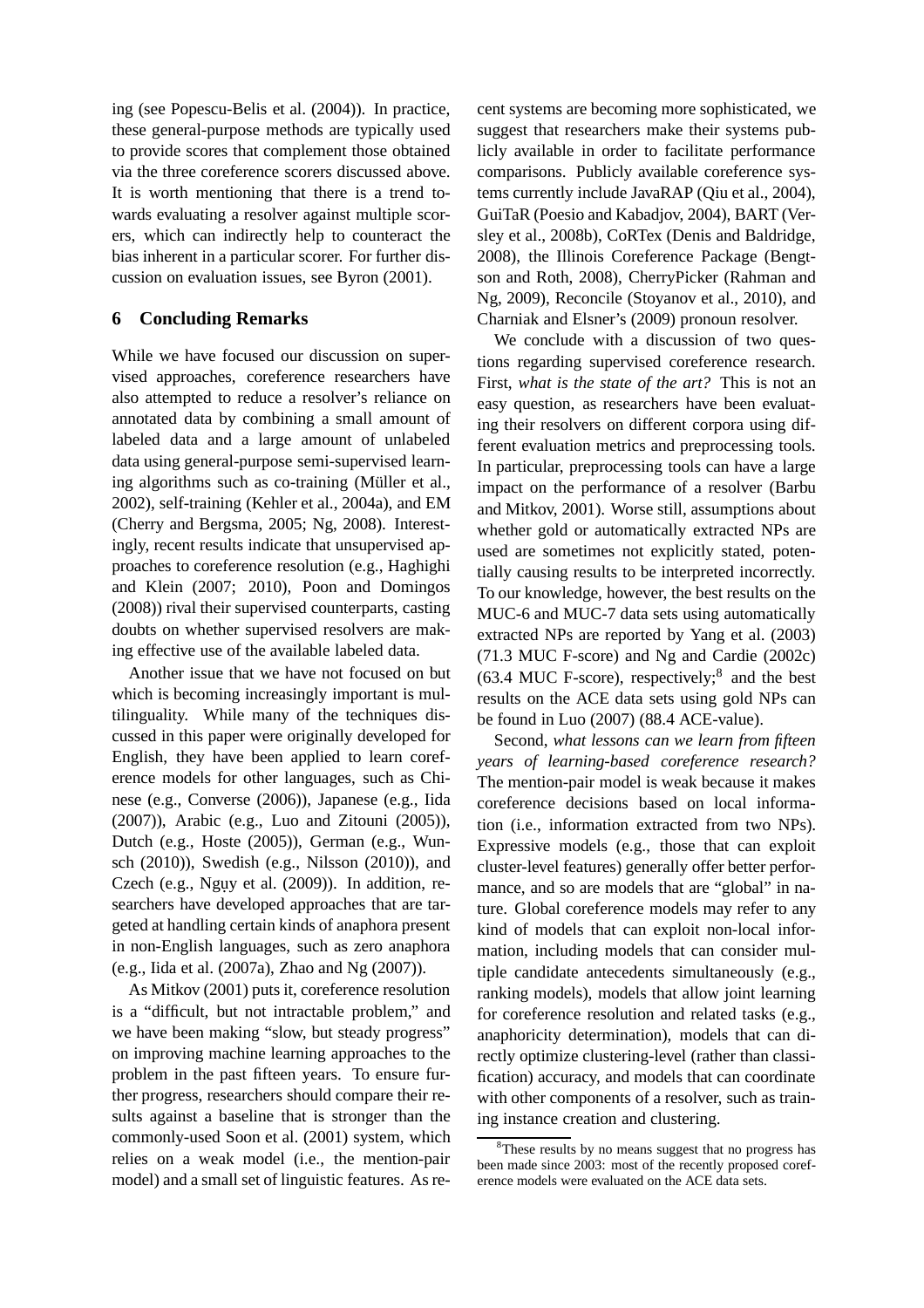#### **Acknowledgments**

We thank the three anonymous reviewers for their invaluable comments on an earlier draft of the paper. This work was supported in part by NSF Grant IIS-0812261. Any opinions, findings, and conclusions or recommendations expressed are those of the author and do not necessarily reflect the views or official policies, either expressed or implied, of the NSF.

#### **References**

- Chinatsu Aone and Scott William Bennett. 1995. Evaluating automated and manual acquisition of anaphora resolution strategies. In *Proceedings of the 33rd Annual Meeting of the Association for Computational Linguistics*, pages 122–129.
- Amit Bagga and Breck Baldwin. 1998. Algorithms for scoring coreference chains. In *Proceedings of the LREC Workshop on Linguistic Coreference*, pages 563–566.
- Nikhil Bansal, Avrim Blum, and Shuchi Chawla. 2002. Correlation clustering. In *Proceedings of the 43rd Annual IEEE Symposium on Foundations of Computer Science*, pages 238–247.
- Catalina Barbu and Ruslan Mitkov. 2001. Evaluation tool for rule-based anaphora resolution methods. In *Proceedings of the 39th Annual Meeting of the Association for Computational Linguistics*, pages 34–41.
- David Bean and Ellen Riloff. 1999. Corpus-based identification of non-anaphoric noun phrases. In *Proceedings of the 37th Annual Meeting of the Association for Computational Linguistics*, pages 373– 380.
- David Bean and Ellen Riloff. 2004. Unsupervised learning of contextual role knowledge for coreference resolution. In *Human Language Technologies 2004: The Conference of the North American Chapter of the Association for Computational Linguistics; Proceedings of the Main Conference*, pages 297– 304.
- Eric Bengtson and Dan Roth. 2008. Understanding the values of features for coreference resolution. In *Proceedings of the 2008 Conference on Empirical Methods in Natural Language Processing*, pages 294– 303.
- Adam L. Berger, Stephen A. Della Pietra, and Vincent J. Della Pietra. 1996. A maximum entropy approach to natural language processing. *Computational Linguistics*, 22(1):39–71.
- Shane Bergsma and Dekang Lin. 2006. Bootstrapping path-based pronoun resolution. In *Proceedings of the 21st International Conference on Computational Linguistics and the 44th Annual Meeting of the Association for Computational Linguistics*, pages 33–40.
- Shane Bergsma, Dekang Lin, and Randy Goebel. 2008. Distributional identification of non-referential pronouns. In *Proceedings of ACL-08: HLT*, pages 10–18.
- Donna Byron. 2001. The uncommon denominator: A proposal for consistent reporting of pronoun resolution results. *Computational Linguistics*, 27(4):569– 578.
- Sasha Calhoun, Jean Carletta, Jason Brenier, Neil Mayo, Dan Jurafsky, Mark Steedman, and David Beaver. (in press). The NXT-format Switchboard corpus: A rich resource for investigating the syntax, semantics, pragmatics and prosody of dialogue. *Language Resources and Evaluation*.
- Claire Cardie and Kiri Wagstaff. 1999. Noun phrase coreference as clustering. In *Proceedings of the 1999 Joint SIGDAT Conference on Empirical Methods in Natural Language Processing and Very Large Corpora*, pages 82–89.
- Jean Carletta. 1996. Assessing agreement on classification tasks: the kappa statistic. *Computational Linguistics*, 22(2):249–254.
- José Castaño, Jason Zhang, and James Pustejovsky. 2002. Anaphora resolution in biomedical literature. In *Proceedings of the 2002 International Symposium on Reference Resolution*.
- Eugene Charniak and Micha Elsner. 2009. EM works for pronoun anaphora resolution. In *Proceedings of the 12th Conference of the European Chapter of the Association for Computational Linguistics*, pages 148–156.
- Eugene Charniak. 1972. *Towards a Model of Children's Story Comphrension*. AI-TR 266, Artificial Intelligence Laboratory, Massachusetts Institute of Technology, USA.
- Colin Cherry and Shane Bergsma. 2005. An expectation maximization approach to pronoun resolution. In *Proceedings of the Ninth Conference on Computational Natural Language Learning*, pages 88–95.
- Noam Chomsky. 1988. *Language and Problems of Knowledge. The Managua Lectures*. MIT Press, Cambridge, Massachusetts.
- William Cohen. 1995. Fast effective rule induction. In *Proceedings of the 12th International Conference on Machine Learning*, pages 115–123.
- Dennis Connolly, John D. Burger, and David S. Day. 1994. A machine learning approach to anaphoric reference. In *Proceedings of International Conference on New Methods in Language Processing*, pages 255–261.
- Dennis Connolly, John D. Burger, and David S. Day. 1997. A machine learning approach to anaphoric reference. In D. Jones and H. Somers, editors, *New Methods in Language Processing*, pages 133–144. UCL Press.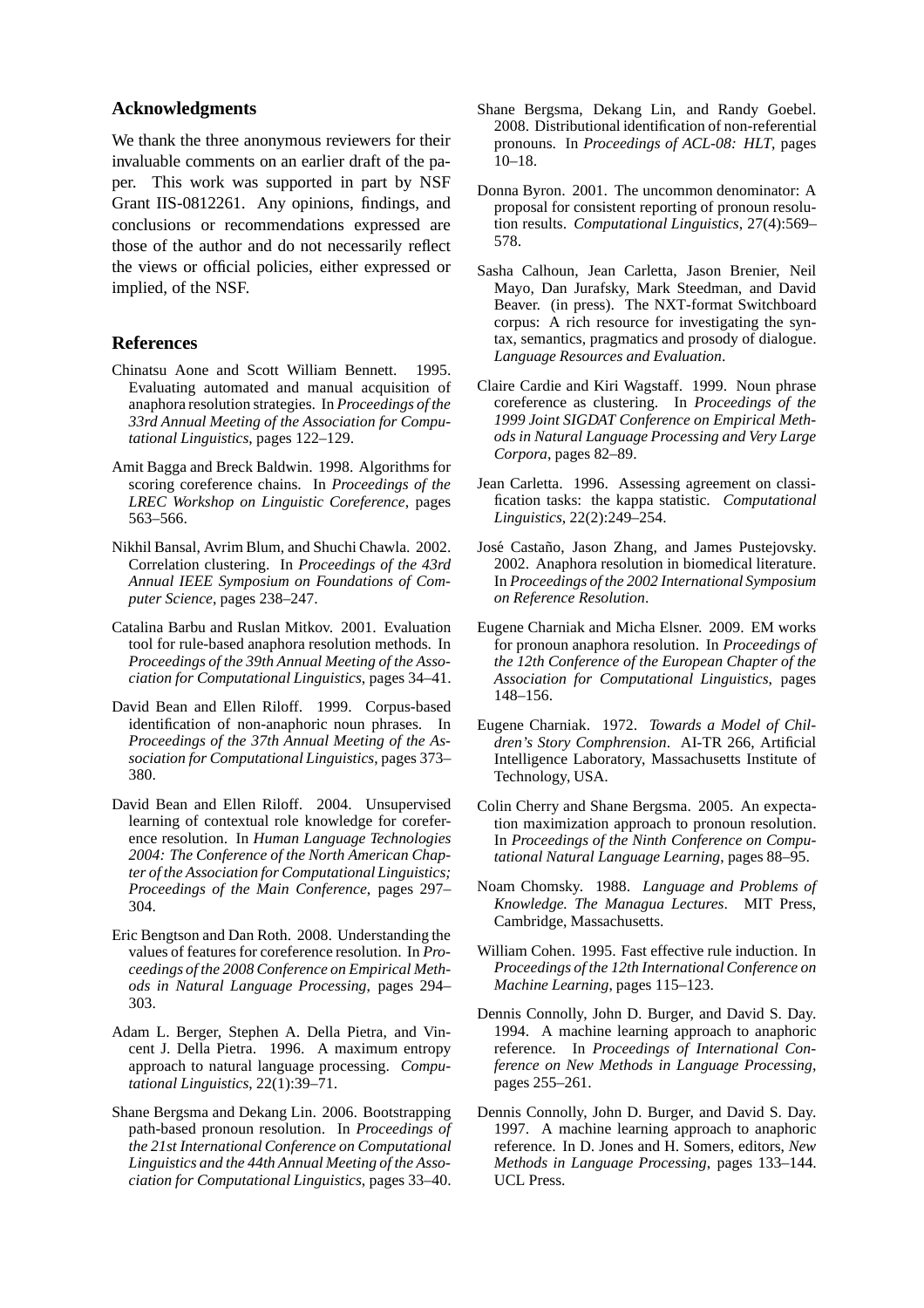- Susan Converse. 2006. *Pronominal Anaphora Resolution in Chinese*. Ph.D. thesis, University of Pennsylvania, USA.
- Aron Culotta, Michael Wick, and Andrew McCallum. 2007. First-order probabilistic models for coreference resolution. In *Human Language Technologies 2007: The Conference of the North American Chapter of the Association for Computational Linguistics; Proceedings of the Main Conference*, pages 81–88.
- Walter Daelemans and Antal Van den Bosch. 2005. *Memory-Based Language Processing*. Cambridge University Press, Cambridge, UK.
- Ido Dagan and Alon Itai. 1990. Automatic processing of large corpora for the resolution of anaphora references. In *Proceedings of the 13th International Conference on Computational Linguistics*, pages 330–332.
- Hal Daumé III and Daniel Marcu. 2005. A largescale exploration of effective global features for a joint entity detection and tracking model. In *Proceedings of the Human Language Technology Conference and the Conference on Empirical Methods in Natural Language Processing*, pages 97–104.
- Arthur Dempster. 1968. A generalization of Bayesian inference. *Journal of the Royal Statistical Society*, 30:205–247.
- Pascal Denis and Jason Baldridge. 2007a. Global, joint determination of anaphoricity and coreference resolution using integer programming. In *Human Language Technologies 2007: The Conference of the North American Chapter of the Association for Computational Linguistics; Proceedings of the Main Conference*, pages 236–243.
- Pascal Denis and Jason Baldridge. 2007b. A ranking approach to pronoun resolution. In *Proceedings of the Twentieth International Conference on Artificial Intelligence*, pages 1588–1593.
- Pascal Denis and Jason Baldridge. 2008. Specialized models and ranking for coreference resolution. In *Proceedings of the 2008 Conference on Empirical Methods in Natural Language Processing*, pages 660–669.
- Richard Evans. 2001. Applying machine learning toward an automatic classification of *it*. *Literary and Linguistic Computing*, 16(1):45–57.
- Jenny Rose Finkel and Christopher Manning. 2008. Enforcing transitivity in coreference resolution. In *Proceedings of ACL-08: HLT, Short Papers*, pages 45–48.
- Thomas Finley and Thorsten Joachims. 2005. Supervised clustering with support vector machines. In *Proceedings of the 22nd International Conference on Machine Learning*, pages 217–224.
- Yoav Freund and Robert E. Schapire. 1999. Large margin classification using the perceptron algorithm. *Machine Learning*, 37(3):277–296.
- Nikesh Garera and David Yarowsky. 2006. Resolving and generating definite anaphora by modeling hypernymy using unlabeled corpora. In *Proceedings of the Tenth Conference on Computational Natural Language Learning*, pages 37–44.
- Niyu Ge, John Hale, and Eugene Charniak. 1998. A statistical approach to anaphora resolution. In *Proceedings of the Sixth Workshop on Very Large Corpora*, pages 161–170.
- Barbara J. Grosz and Candace L. Sidner. 1986. Attention, intentions, and the structure of discourse. *Computational Linguistics*, 12(3):175–204.
- Barbara J. Grosz, Aravind K. Joshi, and Scott Weinstein. 1983. Providing a unified account of definite noun phrases in discourse. In *Proceedings of the 21st Annual Meeting of the Association for Computational Linguistics*, pages 44–50.
- Barbara J. Grosz, Aravind K. Joshi, and Scott Weinstein. 1995. Centering: A framework for modeling the local coherence of discourse. *Computational Linguistics*, 21(2):203–226.
- Barbara J. Grosz. 1977. The representation and use of focus in a system for understanding dialogs. In *Proceedings of the Fifth International Joint Conference on Artificial Intelligence*, pages 67–76.
- Aria Haghighi and Dan Klein. 2007. Unsupervised coreference resolution in a nonparametric bayesian model. In *Proceedings of the 45th Annual Meeting of the Association of Computational Linguistics*, pages 848–855.
- Aria Haghighi and Dan Klein. 2009. Simple coreference resolution with rich syntactic and semantic features. In *Proceedings of the 2009 Conference on Empirical Methods in Natural Language Processing*, pages 1152–1161.
- Aria Haghighi and Dan Klein. 2010. Coreference resolution in a modular, entity-centered model. In *Proceedings of Human Language Technologies: The 2010 Annual Conference of the North American Chapter of the Association for Computational Linguistics*.
- Jan Hajič, Jarmila Panevová, Eva Hajičová, Jarmila Panevová, Petr Sgall, Petr Pajas, Jan Stěpánek, Jiří Havelka, and Marie Mikulová. 2006. The Prague Dependency Treebank 2.0. In *Linguistic Data Consortium*.
- Sanda Harabagiu, Răzvan Bunescu, and Steven Maiorano. 2001. Text and knowledge mining for coreference resolution. In *Proceedings of the 2nd Meeting of the North American Chapter of the Association for Computational Linguistics*, pages 55–62.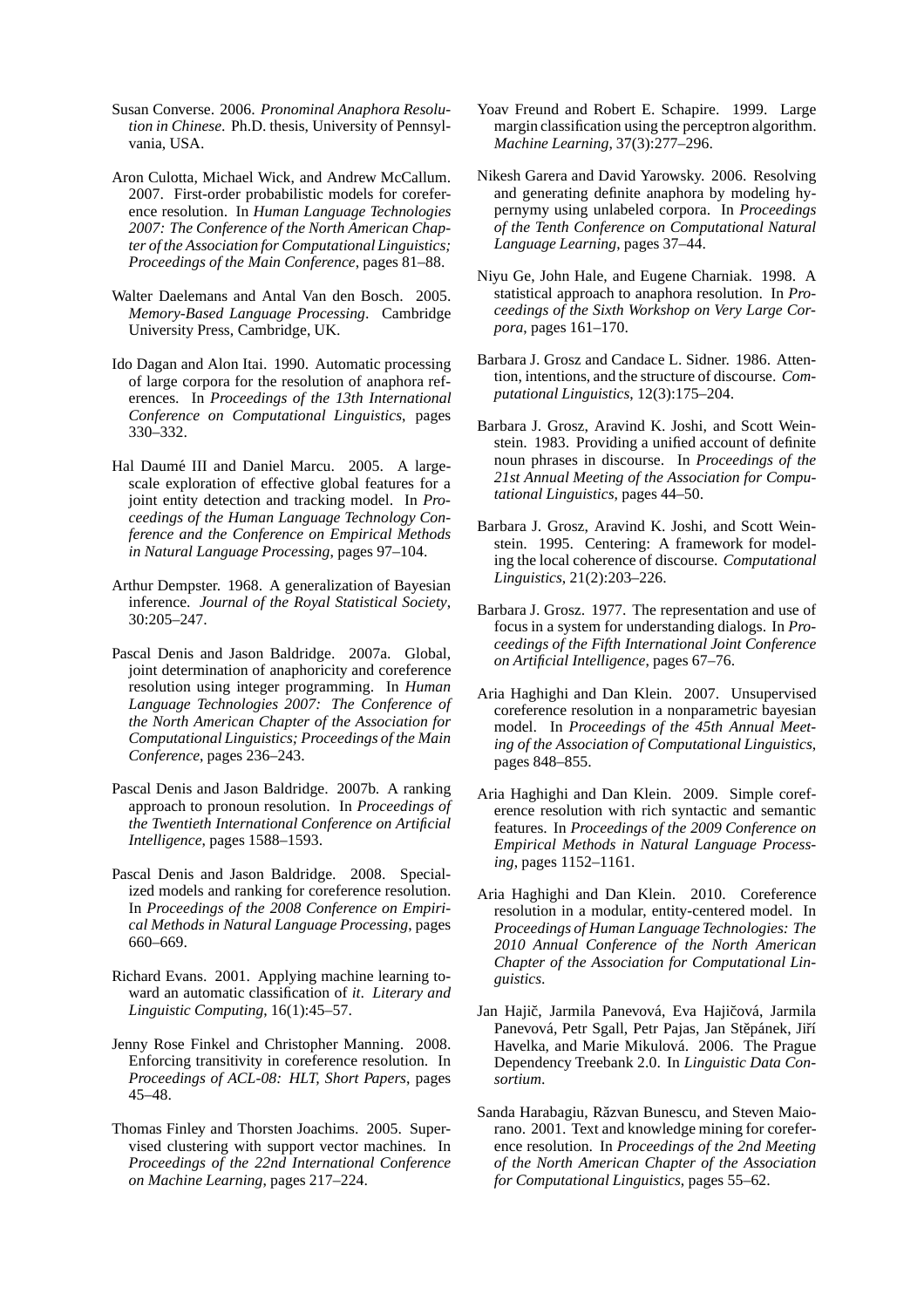- Laura Hasler, Constantin Orasan, and Karin Naumann. 2006. NPs for events: Experiments in coreference annotation. In *Proceedings of the 5th International Conference on Language Resources and Evaluation*, pages 1167–1172.
- Peter Heeman and James Allen. 1995. The TRAINS spoken dialog corpus. CD-ROM, Linguistic Data Consortium.
- Graeme Hirst. 1981. Discourse-oriented anaphora resolution in natural language understanding: A review. *American Journal of Computational Linguistics*, 7(2):85–98.
- Jerry Hobbs. 1978. Resolving pronoun references. *Lingua*, 44:311–338.
- Véronique Hoste and Walter Daelemans. 2005. Comparing learning approaches to coreference resolution. There is more to it than bias. In *Proceedings of the ICML Workshop on Meta-Learning*.
- Véronique Hoste. 2005. *Optimization Issues in Machine Learning of Coreference Resolution*. Ph.D. thesis, University of Antewerp, Belgium.
- Eduard Hovy, Mitchell Marcus, Martha Palmer, Lance Ramshaw, and Ralph Weischedel. 2006. Ontonotes: The 90% solution. In *Proceedings of the Human Language Technology Conference of the NAACL, Companion Volume: Short Papers*, pages 57–60.
- Zhiheng Huang, Guangping Zeng, Weiqun Xu, and Asli Celikyilmaz. 2009. Accurate semantic class classifier for coreference resolution. In *Proceedings of the 2009 Conference on Empirical Methods in Natural Language Processing*, pages 1232–1240.
- Nancy Ide and Dan Cristea. 2000. A hierarchical account of referential accessibility. In *Proceedings of the 38th Annual Meeting of the Association for Computational Linguistics*, pages 416–424.
- Ryu Iida, Kentaro Inui, Hiroya Takamura, and Yuji Matsumoto. 2003. Incorporating contextual cues in trainable models for coreference resolution. In *Proceedings of the EACL Workshop on The Computational Treatment of Anaphora*.
- Ryu Iida, Kentaro Inui, and Yuji Matsumoto. 2006. Exploting syntactic patterns as clues in zeroanaphora resolution. In *Proceedings of the 21st International Conference on Computational Linguistics and the 44th Annual Meeting of the Association for Computational Linguistics*, pages 625–632.
- Ryu Iida, Kentaro Inui, and Yuji Matsumoto. 2007a. Zero-anaphora resolution by learning rich syntactic pattern features. *ACM Transactions on Asian Language Information Processing*, 6(4).
- Ryu Iida, Mamoru Komachi, Kentaro Inui, and Yuji Matsumoto. 2007b. Annotating a Japanese text corpus with predicate-argument and coreference relations. In *Proceedings of the ACL Workshop 'Linguistic Annotation Workshop'*, pages 132–139.
- Ryu Iida, Kentaro Inui, and Yuji Matsumoto. 2009. Capturing salience with a trainable cache model for zero-anaphora resolution. In *Proceedings of the Joint Conference of the 47th Annual Meeting of the ACL and the 4th International Joint Conference on Natural Language Processing of the AFNLP*, pages 647–655.
- Ryu Iida. 2007. *Combining Linguistic Knowledge and Machine Learning for Anaphora Resolution*. Ph.D. thesis, Nara Institute of Science and Technology, Japan.
- Heng Ji, David Westbrook, and Ralph Grishman. 2005. Using semantic relations to refine coreference decisions. In *Proceedings of the Human Language Technology Conference and the Conference on Empirical Methods in Natural Language Processing*, pages 17–24.
- Thorsten Joachims. 1999. Making large-scale SVM learning practical. In Bernhard Scholkopf and Alexander Smola, editors, *Advances in Kernel Methods - Support Vector Learning*, pages 44–56. MIT Press.
- Andrew Kehler, Douglas Appelt, Lara Taylor, and Aleksandr Simma. 2004a. Competitive self-trained pronoun interpretation. In *Proceedings of HLT-NAACL 2004: Short Papers*, pages 33–36.
- Andrew Kehler, Douglas Appelt, Lara Taylor, and Aleksandr Simma. 2004b. The (non)utility of predicate-argument frequencies for pronoun interpretation. In *Human Language Technologies 2004: The Conference of the North American Chapter of the Association for Computational Linguistics; Proceedings of the Main Conference*, pages 289–296.
- Andrew Kehler. 1997. Probabilistic coreference in information extraction. In *Proceedings of the Second Conference on Empirical Methods in Natural Language Processing*, pages 163–173.
- Christopher Kennedy and Branimir Boguraev. 1996. Anaphor for everyone: Pronominal anaphora resolution without a parser. In *Proceedings of the 16th International Conference on Computational Linguistics*, pages 113–118.
- Manfred Klenner and Étienne Ailloud. 2008. Enhancing coreference clustering. In *Proceedings of the Second Workshop on Anaphora Resolution*, pages  $31-40.$
- Manfred Klenner and Étienne Ailloud. 2009. Optimization in coreference resolution is not needed: A nearly-optimal algorithm with intensional constraints. In *Proceedings of the 12th Conference of the European Chapter of the Association for Computational Linguistics*, pages 442–450.
- Manfred Klenner. 2007. Enforcing consistency on coreference sets. In *Proceedings of Recent Advances in Natural Language Processing*.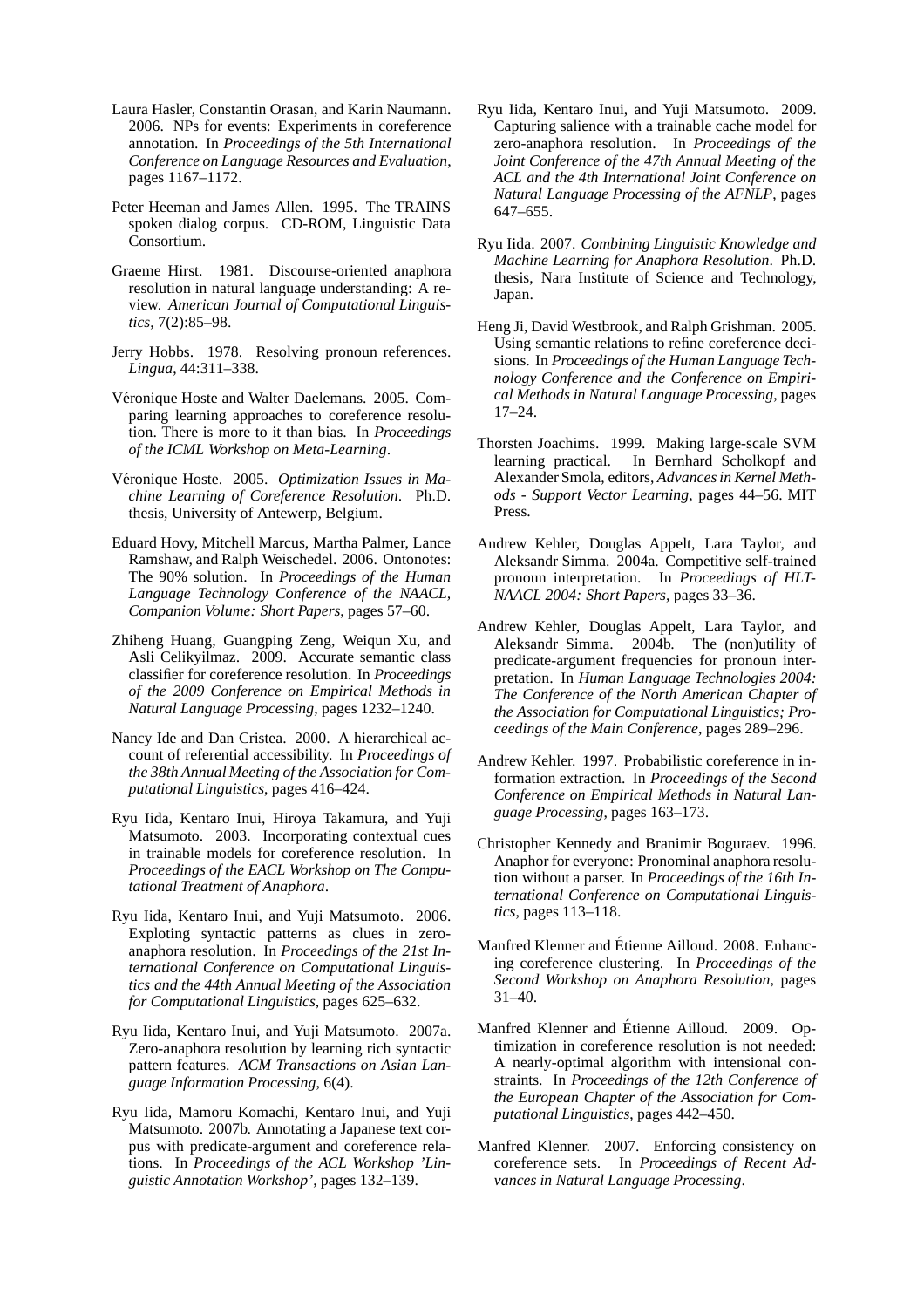- Fang Kong, GuoDong Zhou, and Qiaoming Zhu. 2009. Employing the centering theory in pronoun resolution from the semantic perspective. In *Proceedings of the 2009 Conference on Empirical Methods in Natural Language Processing*, pages 987–996.
- Shalom Lappin and Herbert Leass. 1994. An algorithm for pronominal anaphora resolution. *Computational Linguistics*, 20(4):535–562.
- Xiaoqiang Luo and Imed Zitouni. 2005. Multi-lingual coreference resolution with syntactic features. In *Proceedings of the Human Language Technology Conference and the Conference on Empirical Methods in Natural Language Processing*, pages 660– 667.
- Xiaoqiang Luo, Abe Ittycheriah, Hongyan Jing, Nanda Kambhatla, and Salim Roukos. 2004. A mentionsynchronous coreference resolution algorithm based on the Bell tree. In *Proceedings of the 42nd Annual Meeting of the Association for Computational Linguistics*, pages 135–142.
- Xiaoqiang Luo. 2005. On coreference resolution performance metrics. In *Proceedings of the Human Language Technology Conference and the Conference on Empirical Methods in Natural Language Processing*, pages 25–32.
- Xiaoqiang Luo. 2007. Coreference or not: A twin model for coreference resolution. In *Human Language Technologies 2007: The Conference of the North American Chapter of the Association for Computational Linguistics; Proceedings of the Main Conference*, pages 73–80.
- Mitchell P. Marcus, Beatrice Santorini, and Mary Ann Marcinkiewicz. 1993. Building a large annotated corpus of English: The Penn Treebank. *Computational Linguistics*, 19(2):313–330.
- Katja Markert and Malvina Nissim. 2005. Comparing knowledge sources for nominal anaphora resolution. *Computational Linguistics*, 31(3):367–402.
- Andrew McCallum and Ben Wellner. 2003. Toward conditional models of identity uncertainty with application to proper noun coreference. In *Proceedings of the IJCAI Workshop on Information Integration on the Web*.
- Andrew McCallum and Ben Wellner. 2004. Conditional models of identity uncertainty with application to noun coreference. In *Advances in Neural Information Proceesing Systems*.
- Joseph McCarthy and Wendy Lehnert. 1995. Using decision trees for coreference resolution. In *Proceedings of the Fourteenth International Conference on Artificial Intelligence*, pages 1050–1055.
- Ruslan Mitkov. 1999. Anaphora resolution: The state of the art. Technical Report (Based on the COLING/ACL-98 tutorial on anaphora resolution), University of Wolverhampton, Wolverhampton.
- Ruslan Mitkov. 2001. Outstanding issues in anaphora resolution. In Al. Gelbukh, editor, *Computational Linguistics and Intelligent Text Processing*, pages 110–125. Springer.
- Ruslan Mitkov. 2002. *Anaphora Resolution*. Longman.
- Natalia N. Modjeska, Katja Markert, and Malvina Nissim. 2003. Using the web in machine learning for other-anaphora resolution. In *Proceedings of the 2003 Conference on Empirical Methods in Natural Language Processing*, pages 176–183.
- MUC-6. 1995. *Proceedings of the Sixth Message Understanding Conference*.
- MUC-7. 1998. *Proceedings of the Seventh Message Understanding Conference*.
- Christoph Müller, Stefan Rapp, and Michael Strube. 2002. Applying co-training to reference resolution. In *Proceedings of the 40th Annual Meeting of the Association for Computational Linguistics*, pages 352– 359.
- Christoph Müller. 2006. Automatic detection of nonreferential it in spoken multi-party dialog. In *Proceedings of the 11th Conference of the European Chapter of the Association for Computational Linguistics*, pages 49–56.
- Vincent Ng and Claire Cardie. 2002a. Combining sample selection and error-driven pruning for machine learning of coreference rules. In *Proceedings of the 2002 Conference on Empirical Methods in Natural Language Processing*, pages 55–62.
- Vincent Ng and Claire Cardie. 2002b. Identifying anaphoric and non-anaphoric noun phrases to improve coreference resolution. In *Proceedings of the 19th International Conference on Computational Linguistics*, pages 730–736.
- Vincent Ng and Claire Cardie. 2002c. Improving machine learning approaches to coreference resolution. In *Proceedings of the 40th Annual Meeting of the Association for Computational Linguistics*, pages 104– 111.
- Vincent Ng. 2004. Learning noun phrase anaphoricity to improve conference resolution: Issues in representation and optimization. In *Proceedings of the 42nd Annual Meeting of the Association for Computational Linguistics*, pages 151–158.
- Vincent Ng. 2007a. Semantic class induction and coreference resolution. In *Proceedings of the 45th Annual Meeting of the Association of Computational Linguistics*, pages 536–543.
- Vincent Ng. 2007b. Shallow semantics for coreference resolution. In *Proceedings of the Twentieth International Joint Conference on Artificial Intelligence*, pages 1689–1694.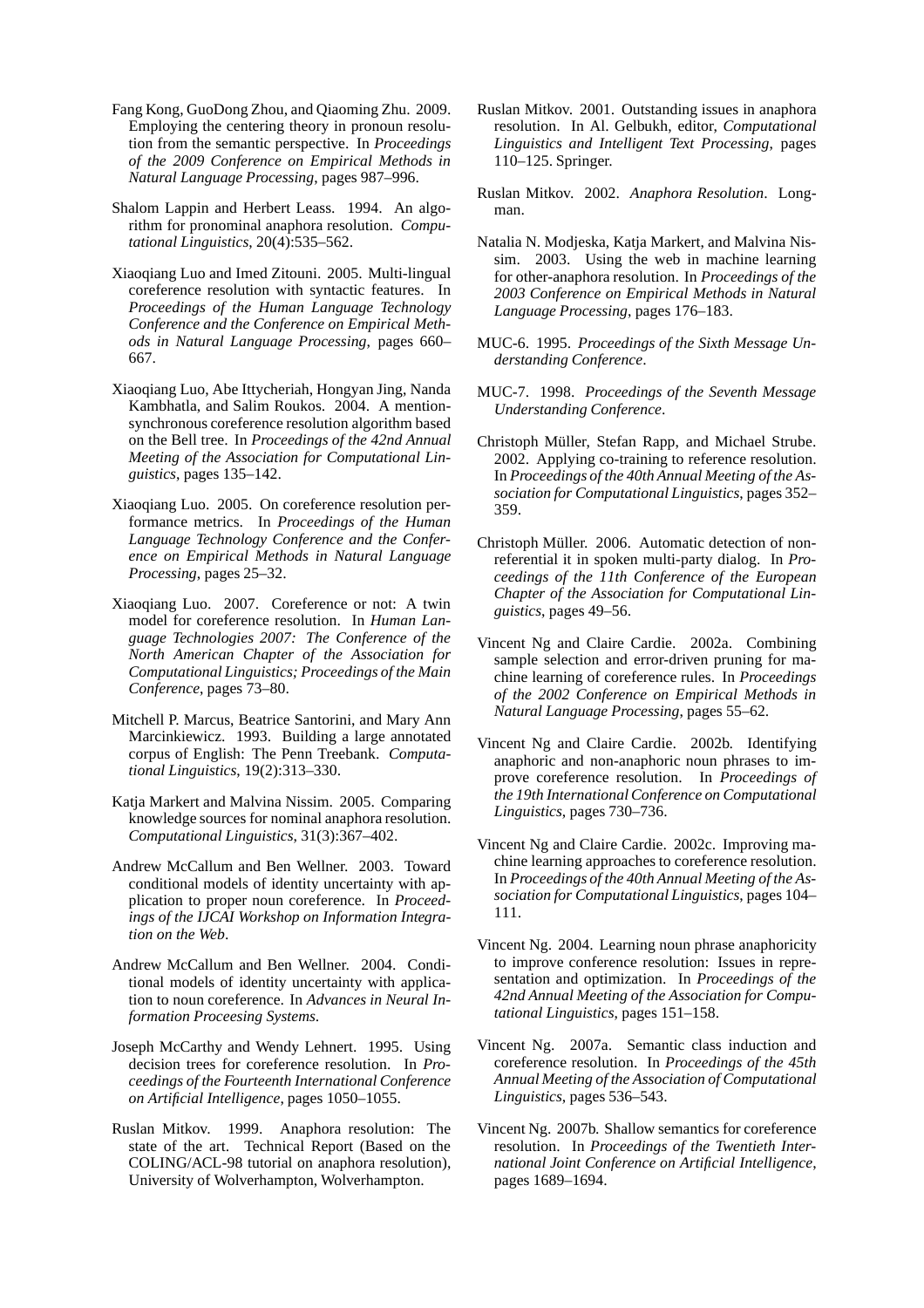- Vincent Ng. 2008. Unsupervised models for coreference resolution. In *Proceedings of the 2008 Conference on Empirical Methods in Natural Language Processing*, pages 640–649.
- Vincent Ng. 2009. Graph-cut-based anaphoricity determination for coreference resolution. In *Proceedings of Human Language Technologies: The 2009 Annual Conference of the North American Chapter of the Association for Computational Linguistics*, pages 575–583.
- Giang Linh Nguy, Václav Novák, and Zdeněk Żabokrtský. 2009. Comparison of classification and ranking approaches to pronominal anaphora resolution in Czech. In *Proceedings of the SIGDIAL 2009 Conference*, pages 276–285.
- Cristina Nicolae and Gabriel Nicolae. 2006. Best-Cut: A graph algorithm for coreference resolution. In *Proceedings of the 2006 Conference on Empirical Methods in Natural Language Processing*, pages 275–283.
- Kristina Nilsson. 2010. *Hybrid Methods for Coreference Resolution in Swedish*. Ph.D. thesis, Stockholm University, Sweden.
- Tomoko Ohta, Yuka Tateisi, and Jin-Dong Kim. 2002. The GENIA corpus: An annotated research abstract corpus in molecular biology domain. In *Proceedings of the Second International Conference on Human Language Technology Research*, pages 82–86.
- Constantin Orăsan and Richard Evans. 2007. NP animacy identification for anaphora resolution. *Journal of Artificial Intelligence Research*, 29:79 – 103.
- Constantin Orăsan, Dan Cristea, Ruslan Mitkov, and António H. Branco. 2008. Anaphora Resolution Exercise: An overview. In *Proceedings of the 6th Language Resources and Evaluation Conference*, pages 2801–2805.
- Chris Paice and Gareth Husk. 1987. Towards the automatic recognition of anaphoric features in English text: the impersonal pronoun 'it'. *Computer Speech and Language*, 2:109–132.
- Massimo Poesio and Mijail A. Kabadjov. 2004. A general-purpose, off-the-shelf anaphora resolution module: Implementation and preliminary evaluation. In *Proceedings of the 4th International Conference on Language Resources and Evaluation*, pages 663–668.
- Massimo Poesio, Rahul Mehta, Axel Maroudas, and Janet Hitzeman. 2004a. Learning to resolve bridging references. In *Proceedings of the 42nd Annual Meeting of the Association for Computational Linguistics*, pages 143–150.
- Massimo Poesio, Olga Uryupina, Renata Vieira, Mijail Alexandrov-Kabadjov, and Rodrigo Goulart. 2004b. Discourse-new detectors for definite description resolution: A survey and a preliminary proposal. In

*Proeedings of the ACL Workshop on Reference Resolution*.

- Massimo Poesio, David Day, Ron Artstein, Jason Duncan, Vladimir Eidelman, Claudio Giuliano, Rob Hall, Janet Hitzeman, Alan Jern, Mijail Kabadjov, Stanley Yong Wai Keong, Gideon Mann, Alessandro Moschitti, Simone Ponzetto, Jason Smith, Josef Steinberger, Michael Strube, Jian Su, Yannick Versley, Xiaofeng Yang, and Michael Wick. 2007. EL-ERFED: Final report of the research group on Exploiting Lexical and Encyclopedic Resources For Entity Disambiguation. Technical report, Summer Workshop on Language Engineering, Center for Language and Speech Processing, Johns Hopkins University, Baltimore, MD.
- Simone Paolo Ponzetto and Massimo Poesio. 2009. State-of-the-art NLP approaches to coreference resolution: Theory and practical recipes. In *Tutorial Abstracts of ACL-IJCNLP 2009*, page 6.
- Simone Paolo Ponzetto and Michael Strube. 2006a. Exploiting semantic role labeling, WordNet and Wikipedia for coreference resolution. In *Human Language Technologies 2006: The Conference of the North American Chapter of the Association for Computational Linguistics; Proceedings of the Main Conference*, pages 192–199.
- Simone Paolo Ponzetto and Michael Strube. 2006b. Semantic role labeling for coreference resolution. In *Proceedings of the 11th Conference of the European Chapter of the Association for Computational Linguistics*, pages 143–146.
- Simone Paolo Ponzetto and Michael Strube. 2007. Knowledge derived from Wikipedia for computing semantic relatedness. *Journal of Artificial Intelligence Research*, 30:181–212.
- Hoifung Poon and Pedro Domingos. 2008. Joint unsupervised coreference resolution with Markov Logic. In *Proceedings of the 2008 Conference on Empirical Methods in Natural Language Processing*, pages 650–659.
- Andrei Popescu-Belis, Loïs Rigouste, Susanne Salmon-Alt, and Laurent Romary. 2004. Online evaluation of coreference resolution. In *Proceedings of the 4th International Conference on Language Resources and Evaluation*, pages 1507–1510.
- Long Qiu, Min-Yen Kan, and Tat-Seng Chua. 2004. A public reference implementation of the RAP anaphora resolution algorithm. In *Proceedings of the 4th International Conference on Language Resources and Evaluation*, pages 291–294.
- John Ross Quinlan. 1993. *C4.5: Programs for Machine Learning*. Morgan Kaufmann, San Mateo, CA.
- Altaf Rahman and Vincent Ng. 2009. Supervised models for coreference resolution. In *Proceedings of the 2009 Conference on Empirical Methods in Natural Language Processing*, pages 968–977.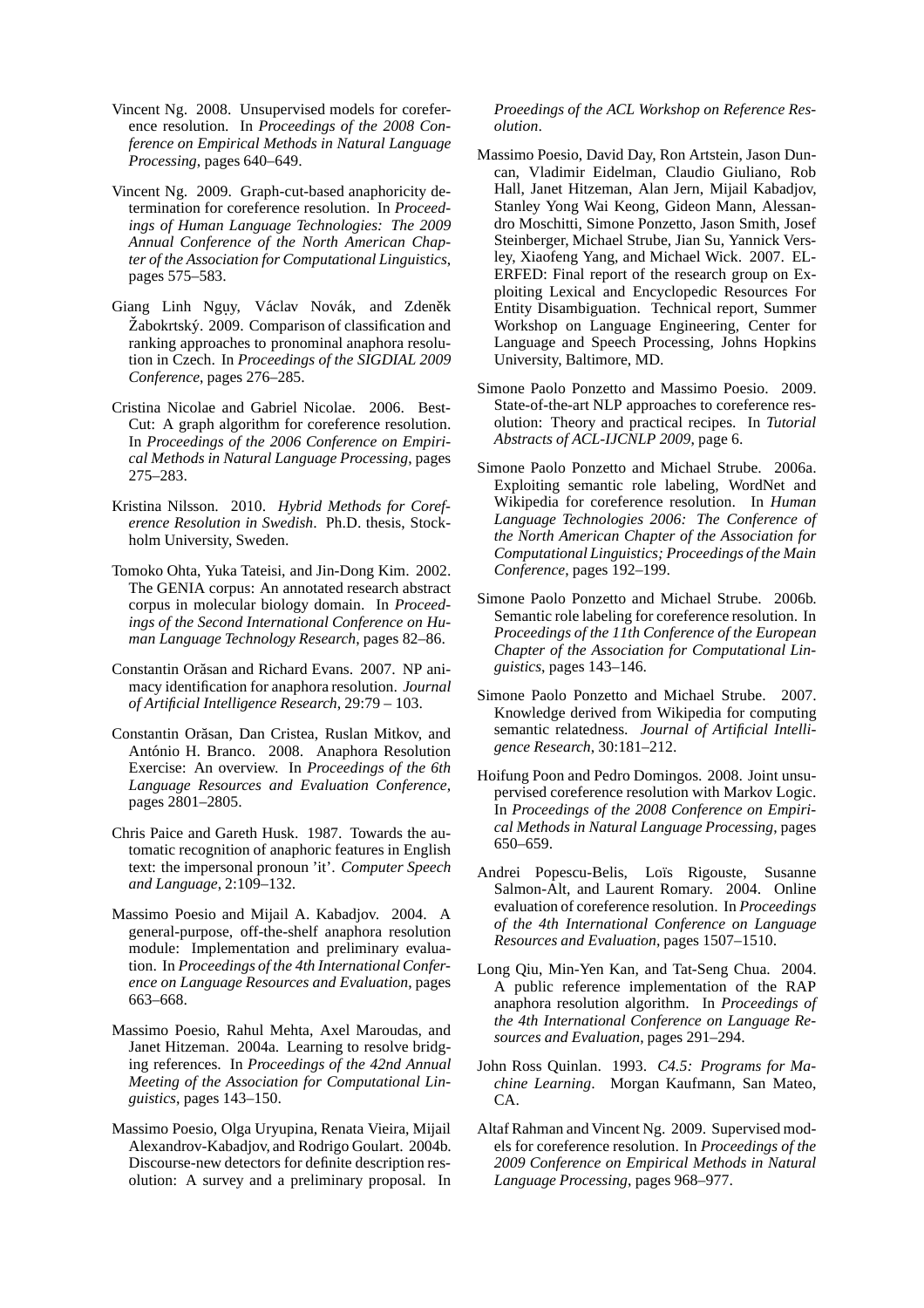- Marta Recasens and M. Antónia Martí. 2009. AnCora-CO: Coreferentially annotated corpora for Spanish and Catalan. *Language Resources and Evaluation*, 43(4).
- Marta Recasens, Toni Martí, Mariona Taulé, Lluís Màrquez, and Emili Sapena. 2009. SemEval-2010 Task 1: Coreference resolution in multiple languages. In *Proceedings of the Workshop on Semantic Evaluations: Recent Achievements and Future Directions* (SEW-2009), pages 70–75.
- Candace Sidner. 1979. *Towards a Computational Theory of Definite Anaphora Comprehension in English Discourse*. Ph.D. thesis, Massachusetts Institute of Technology, USA.
- Wee Meng Soon, Hwee Tou Ng, and Chung Yong Lim. 1999. Corpus-based learning for noun phrase coreference resolution. In *Proceedings of the 1999 Joint SIGDAT Conference on Empirical Methods in Natural Language Processing and Very Large Corpora*, pages 285–291.
- Wee Meng Soon, Hwee Tou Ng, and Daniel Chung Yong Lim. 2001. A machine learning approach to coreference resolution of noun phrases. *Computational Linguistics*, 27(4):521–544.
- Veselin Stoyanov, Nathan Gilbert, Claire Cardie, and Ellen Riloff. 2009. Conundrums in noun phrase coreference resolution: Making sense of the stateof-the-art. In *Proceedings of the Joint Conference of the 47th Annual Meeting of the ACL and the 4th International Joint Conference on Natural Language Processing of the AFNLP*, pages 656–664.
- Veselin Stoyanov, Claire Cardie, Nathan Gilbert, Ellen Riloff, David Buttler, and David Hysom. 2010. Coreference resolution with Reconcile. In *Proceedings of the ACL 2010 Conference Short Papers*.
- Michael Strube, Stefan Rapp, and Christoph Müller. 2002. The influence of minimum edit distance on reference resolution. In *Proceedings of the 2002 Conference on Empirical Methods in Natural Language Processing*, pages 312–319.
- Michael Strube. 2002. NLP approaches to reference resolution. In *Tutorial Abstracts of ACL 2002*, page 124.
- Michael Strube. 2009. Anaphernresolution. In *Computerlinguistik und Sprachtechnologie. Eine Einfuhrung*. Springer, Heidelberg, Germany, 3rd edition.
- Heike Telljohann, Erhard Hinrichs, and Sandra Kübler. 2004. The tüba-d/z treebank: Annotating German with a context-free backbone. In *Proceedings of the 4th International Conference on Language Resources and Evaluation*, pages 2229–2235.
- Joel Tetreault. 2005. *Empirical Evaluations of Pronoun Resolution*. Ph.D. thesis, University of Rochester, USA.
- Olga Uryupina. 2003. High-precision identification of discourse new and unique noun phrases. In *Proceedings of the ACL Student Research Workshop*, pages 80–86.
- Olga Uryupina. 2004. Linguistically motivated sample selection for coreference resolution. In *Proceedings of the 5th Discourse Anaphora and Anaphor Resolution Colloquium*.
- Kees van Deemter and Rodger Kibble. 2000. On coreferring: Coreference in MUC and related annotation schemes. *Computational Linguistics*, 26(4):629– 637.
- Yannick Versley, Alessandro Moschitti, Massimo Poesio, and Xiaofeng Yang. 2008a. Coreference systems based on kernels methods. In *Proceedings of the 22nd International Conference on Computational Linguistics*, pages 961–968.
- Yannick Versley, Simone Paolo Ponzetto, Massimo Poesio, Vladimir Eidelman, Alan Jern, Jason Smith, Xiaofeng Yang, and Alessandro Moschitti. 2008b. BART: A modular toolkit for coreference resolution. In *Proceedings of the ACL-08: HLT Demo Session*, pages 9–12.
- Yannick Versley. 2006. A constraint-based approach to noun phrase coreference resolution in German newspaper text. In *Konferenz zur Verarbeitung Naturlicher Sprache ¨* .
- Yannick Versley. 2007. Antecedent selection techniques for high-recall coreference resolution. In *Proceedings of the 2007 Joint Conference on Empirical Methods in Natural Language Processing and Computational Natural Language Learning*, pages 496–505.
- Renata Vieira and Massimo Poesio. 2000. Processing definite descriptions in corpora. In S. Botley and A. McEnery, editors, *Corpus-based and Computational Approaches to Discourse Anaphora*, pages 189–212. UCL Press.
- Marc Vilain, John Burger, John Aberdeen, Dennis Connolly, and Lynette Hirschman. 1995. A modeltheoretic coreference scoring scheme. In *Proceedings of the Sixth Message Understanding Conference*, pages 45–52.
- Marilyn Walker, Aravind Joshi, and Ellen Prince, editors. 1998. *Centering Theory in Discourse*. Oxford University Press.
- Holger Wunsch. 2010. *Rule-based and Memory-based Pronoun Resolution for German: A Comparison and Assessment of Data Sources*. Ph.D. thesis, University of Tübingen, Germany.
- Xiaofeng Yang and Jian Su. 2007. Coreference resolution using semantic relatedness information from automatically discovered patterns. In *Proceedings of the 45th Annual Meeting of the Association for Computational Linguistics*, pages 528–535.